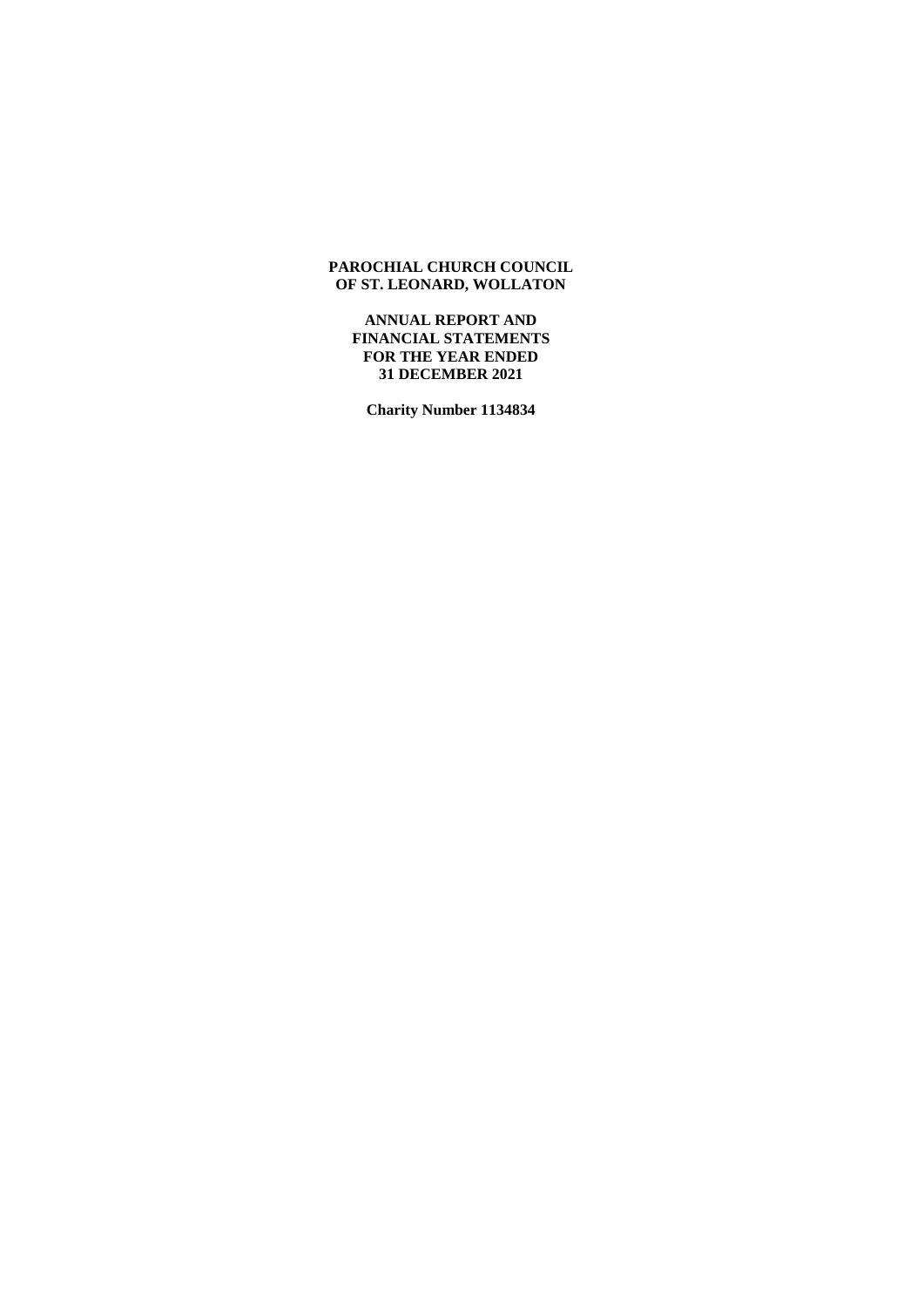## **ANNUAL REPORT FOR THE YEAR ENDED 31 DECEMBER 2021**

The trustees present their report and financial statements for the year ended 31 December 2021. The financial statements have been prepared in accordance with the accounting policies set out in note 1 to the accounts and comply with the Charity's trust deed, the Charities Act 2011 and Accounting and Reporting by Charities: statement of recommended Practice applicable to charities preparing their accounts in accordance with the Financial Reporting Standard applicable in the UK and Republic of Ireland effective 1<sup>st</sup> January 2019.

## **OUR OBJECTIVES AND ACTIVITIES**

The objects of the Parochial Church Council are: -

- 1. To provide a place of worship where Christians can meet to share their faith, increase knowledge, and broaden their commitment.
- 2. To be effective in the local community by providing services and facilities as appropriate.

## **Our Missional Vocation:**

Living for Jesus

## **Our Vision:**

Our vision is: To be a joyful and vibrant church empowered by the Holy Spirit, committed to sharing God's love with the wider community, welcoming partnership with others, so that all may be drawn into the abundant life of Christ.

The main activity is the holding of Christian religious service and related activities each week for the benefit of Wollaton and the surrounding area. The Parochial Church Council is dependent on offerings received from its congregation and donations made. Many of the weekly activities are run by volunteers who are members of the church and without their commitment given as volunteers the church would not function effectively.

The PCC formally reviews and agrees priorities; our planned priorities from 2011 were agreed as:

- 1. Building the next generation of church
- 2. Building relationships with people who find themselves in marginal and vulnerable situations
- 3. Building authentic community

### **PUBLIC BENEFIT**

As stated above the objects of the Parochial Church Council are to promote worship and related activities for the benefit of the local community. The Trustees confirm that they have complied with their duties under section 17 of the 2011 Charities Act regarding Public Benefit.

### **ACHIEVEMENTS AND PERFORMANCE**

### **Church attendance**

The year 2021 opened with 304 names on the Electoral Roll (307 in 2020). The Electoral Roll is revised annually for the APCM and was 295 at the May 2021 APCM (215 resident and eighty non-resident). At 31/12/21 the ER was 296.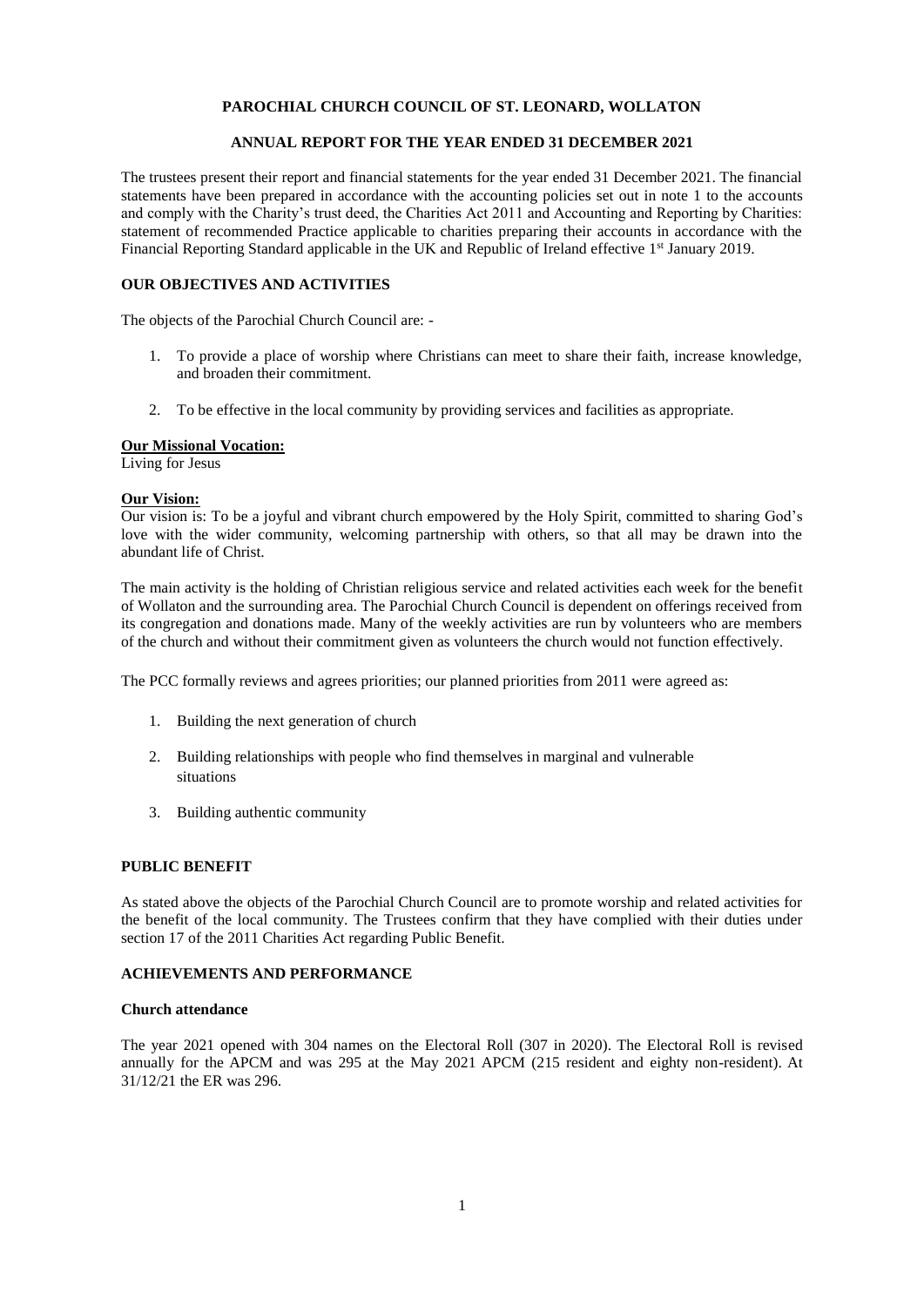## **ANNUAL REPORT FOR THE YEAR ENDED 31 DECEMBER 2021**

## **Occasional offices**

In 2021 10 (12 in 2020) baptisms were performed. There were 6 (3) marriages. A total of 27 (34) funerals were performed by the clergy of which 12 (5) took place in church. 0 (0) candidates were prepared for confirmation and 0 (0) children were admitted to Communion.

## **Hon. Secretary's Review of 2021**

The PCC has met six times in 2021 as did the Standing Committee and Resources Team. Key decisions made during the year included the following.

- The House of Bishop's Promoting a Safer Church: safeguarding policy statement was adopted.
- The PCC adopted an amended Parish Declaration for Serious Safeguarding Incident Reporting.
- Timely progress has been made with safeguarding training for PCC members with most having completed relevant training modules. Satisfactory progress has also been made with DBS checks.

The Parish financial position continued to be reviewed carefully considering the ongoing impact of Covid.

- The spiritual growth from children and families' activities was noted and encouraged.
- Changes were agreed relating to the strategic role of music and the post of Director of Music.
- Work began on developing a safeguarding Code of Practice which will facilitate low level conversations whilst ensuring that the key stakeholders are kept appropriately informed.

• Agreed to commit a financial resource to exploration of mission engagement with the western edge of the Parish and community (Dales/Firbeck).

• Agreed to fund a Children and Families Worker Role. A bid was made to the Strategic Development Funding Scheme supporting the *Growing Younger & More Diverse* initiative. This aims to strengthen and develop ministry with younger generations and reach out beyond existing contacts to grow the church. This role will also be financially supported using our 'soft ring-fenced' legacy fund.

- Christmas services were determined in the context of the new Covid variant.
- The Parish Share (to the Diocese) for 2021 was agreed as was the Budget for 2022.
- A total sum of £7,500 was agreed for annual giving across eleven groups.
- A new monthly pattern of worship services was agreed and implemented.
- The Health & Safety Risk Register was reviewed and updated.

On behalf of the council, I would like to thank Gill Moore for her on going and unstinting work as our Minutes Secretary. Due to family commitments, I have decided to standdown as Honorary Secretary and PCC member from the 2021 APCM.

Mr Andrew Holbrook Honorary Secretary April 2022

## **FINANCIAL REVIEW**

## **Treasurer's Report for the year 2021**

## **Effects of Covid-19 Pandemic**

The ongoing effects of the pandemic continue to have an influence on the financial position of all churches. The direct effects of these challenges to our income and expenditure position are detailed below, but a highlevel summary of the major issues is as follows. Firstly, our income for the year continues to be significantly reduced both for the main church work and for the community centre compared with pre-pandemic levels. Whilst expenditure also remains slightly lower this is inevitably outweighed by the effects of the pandemic on income. During 2021 we continued to maximise our ability to use the government furlough scheme until this closed to try and minimise the impact on the overall financial position. The Diocese also provided a oneoff £20,000 discount on our parish share for 2021, to offset the reduced income seen by the community Centre in 2020, and this means that the overall financial position is stronger than would otherwise have been the case: however, there is no reduction in parish share for 2022 which brings a significant challenge.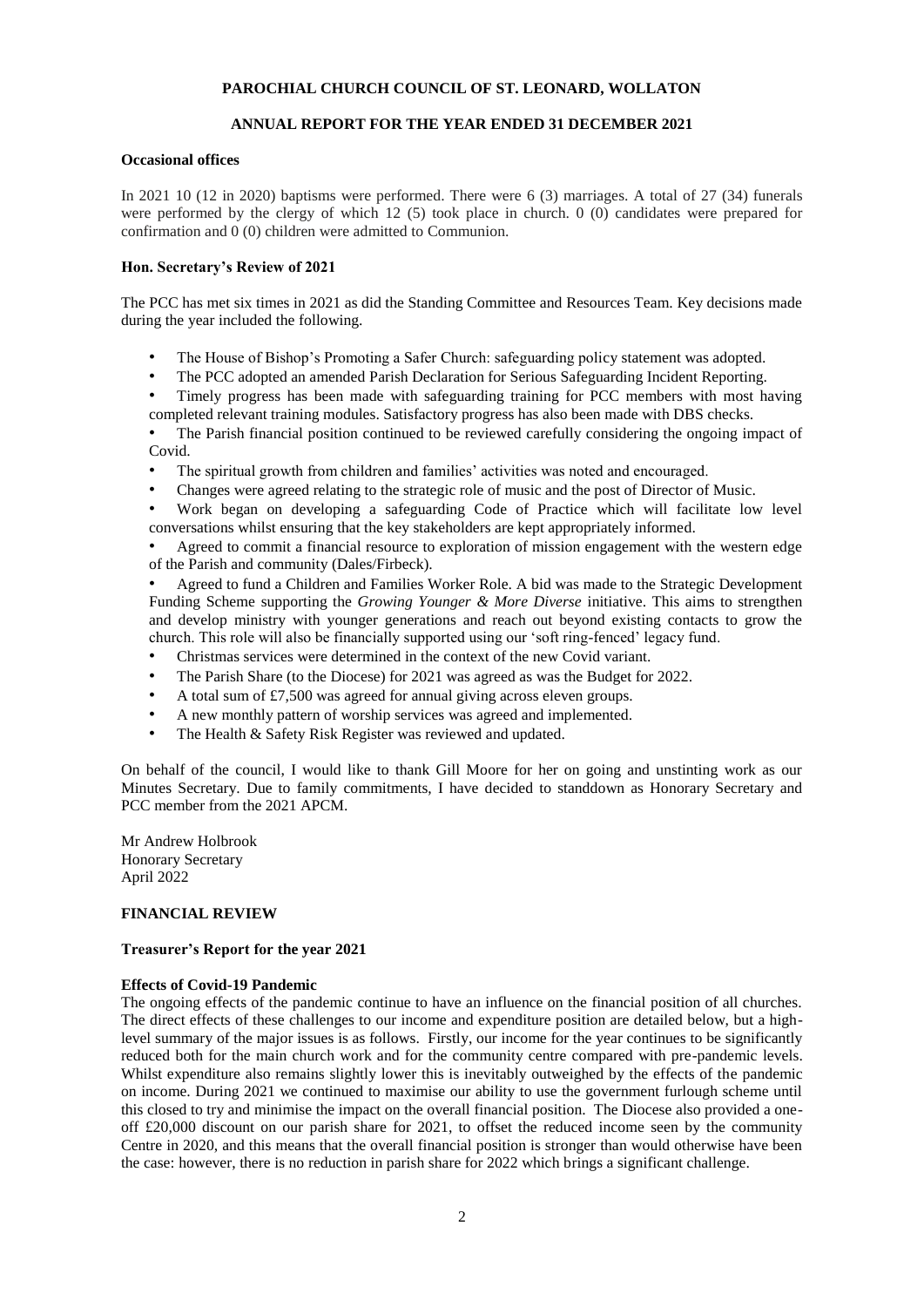## **ANNUAL REPORT FOR THE YEAR ENDED 31 DECEMBER 2021**

By the end of 2021, the stock market had recovered further, so the endowment fund position is better than that reported last year. The pandemic has also highlighted the challenge of the sustainability of the current Diocesan/Deanery share model, which continues to be kept under review.

The budget we have set for 2022 shows a continuing significant shortfall, which will have to be supported from reserves, but the alternative of cutting activities would probably only further worsen the income position in the longer term.

#### **Budget against 2021 forecast**

In 2021 we paid the parish share at the recalibrated level based on the revised Diocesan and Deanery calculations: for 2021 this included a £20,000 one- off reduction as mentioned above. The total paid in the year was therefore £95,940. In 2021 regular giving fell by around £15,000 compared with 2020.

Total income (excluding investments) for the year was slightly higher overall than in 2020 at £193,925 (£188,630 in 2020), due to £6,000 in legacy income and a recovery in the Community Centre income position. The total value of our investments rose in 2021 by nearly £20,000 which has also helped the overall financial position, although these funds can only be used for specific purposes.

Total expenditure during 2021 was reduced compared with 2020 at £210,973 (£246,772 in 2020), the major reasons being the one-off reduction in the parish share and less expenditure on general maintenance.

### **Overall financial position for 2021**

The 2021 accounts continue to be influenced by the particularly large legacy of £237,959 which came in during 2016 and 2017. The PCC has previously designated £100,000 from this over the next few years for mission, which is in addition to the support already provided to the audio-visual upgrade undertaken in 2018 and 2019. The significant amount of this funding currently remaining in our reserves distorts the overall picture, but plans are well advanced about how best to use this funding to support the missional work of the church.

### **End of year position**

The net effect of all these factors was that there was little change in overall funds which stood at £929,448 at the end of 2021 compared with £926,937 at the end of 2020.

The Community Centre financial position continued to be affected by the pandemic but showed a recovery from 2020. Income for the year was £38,876 (compared to £30,630 in 2020) and expenditure £36,379 compared to £39,506 in 2020. These figures include funds reclaimed from the national furlough scheme. The PCC has maintained registration with the Charity Commission.

#### **Budget 2022**

The budget set for 2021 was formulated on similar principles to the 2021 budget, factoring in the ongoing effects of the Covid-19 pandemic. We have continued to take a cautious view in estimating income, and we will need to monitor expenditure carefully during the year.

Any potential expenditure from the designated funding for mission described above is not shown in the operating budget.

### **Risks for 2022**

At the time of writing this the UK has removed the majority of restrictions imposed due to the Covid-19 pandemic. The pandemic however continues to produce significant risks and uncertainty which will inevitably affect income during 2022. The war in Ukraine is likely to continue to bring volatility to stock markets, although to date stock markets have been fairly resilient. Church services and other activities are gradually increasing, and we expect activity in the Community Centre to also increase during the rest of the year.

Otherwise, the main risks for 2022 as in previous years are increased expenditure on unplanned maintenance and reduction in planned giving income. Ongoing lead thefts always remain a risk although we continue to mitigate this through a managed security system.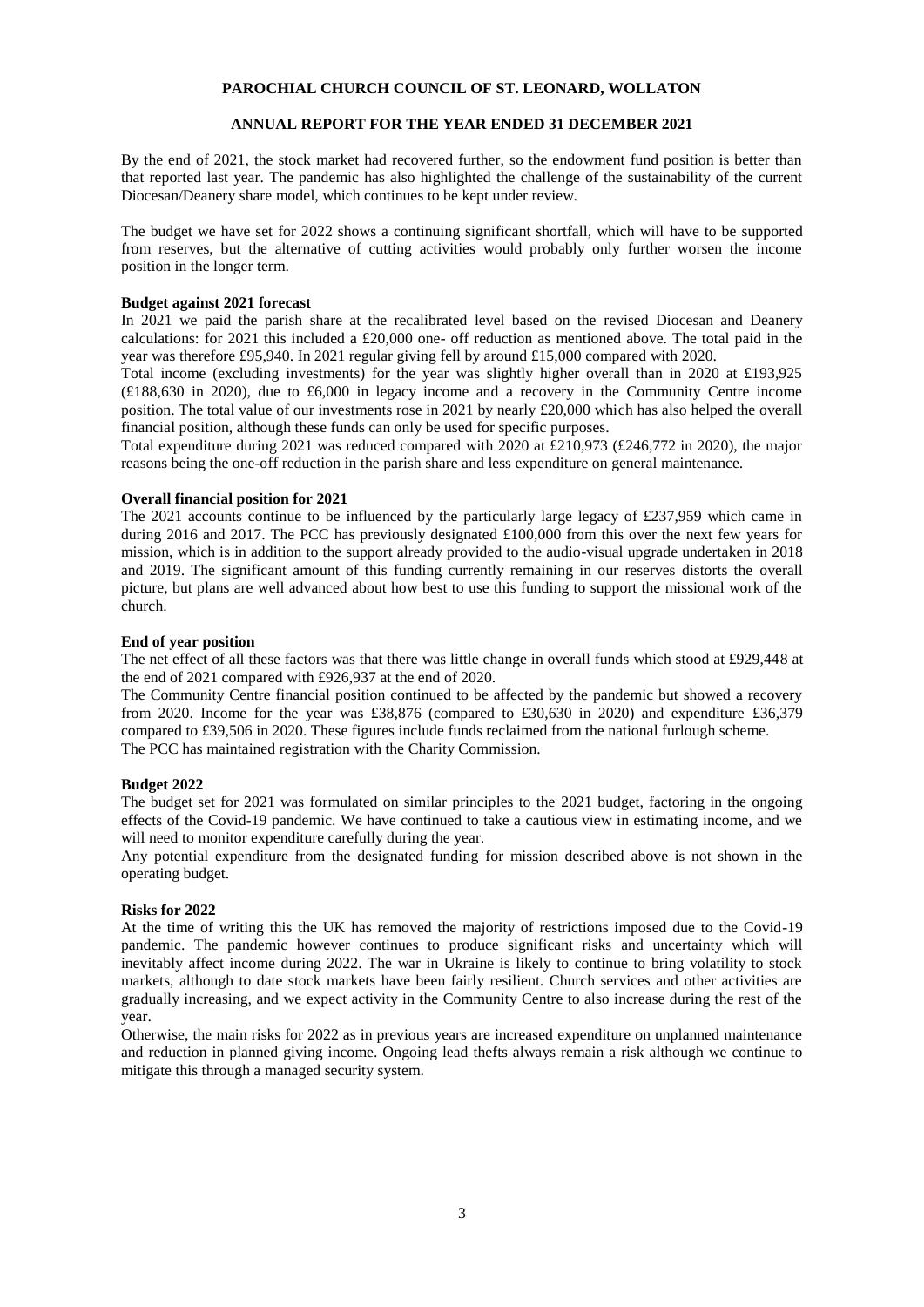## **ANNUAL REPORT FOR THE YEAR ENDED 31 DECEMBER 2021**

#### **Final Comments**

As ever, I would like to thank everyone who has helped with the church finances over the last year. This has obviously been another very challenging year for everyone, and I have continued to receive fantastic support from all the people involved in the financial running of the church and Community Centre. Roger Alton has been working closely with the Community Centre team to manage the Centre's finances over the last year. David Martin is in the process of handing over his role as planned giving secretary, which will be taken up by Liz Norris as part of her work as finance administrator. I would like to express huge thanks to David for all his support over the years. Despite the challenges imposed by working during the pandemic, the parish office and Community Centre staff continue to be very supportive. I would also like to thank Tim Pullen and the Deanery for all their support over the year. Finally, I would like to thank Liz Norris for all her hard work in ensuring things run efficiently.

Professor Ian Hall Honorary Treasurer April 12th, 2022

#### **Reserves Policy**

The policy of the Parochial Church Council is to hold a sufficient sum in reserves to cover 6 months' normal expenditure. Based upon current turnover this is a sum of around £100,000. Unrestricted Funds currently held total £258,546 with £160,063 of endowment funds.

#### **Reserves and Assets 2021**

The fund details for 2021 are summarised in note 9 of the accounts. These show the major (fixed) asset held by St Leonard's to be the Community Centre. The Community Centre accounts have been incorporated into these summary accounts.

#### **Investment Policy of the Parochial Church Council**

Aside from retaining a prudent amount in reserves each year, most of the Parochial Church Council's funds are to be spent in the short term, so there are fewer funds for long term investment. Having considered the options available, the trustees have invested excess not required in the short term on deposit with the Central Board of Finance.

#### **Grant Making Policy**

At the discretion of the board of Trustees, they may from time to time make donations to other Charities which have the same objectives as the Parochial Church Council.

#### **Plans for Future Periods**

The PCC will continue to match commitments to the mission and ministry activities with income generation into the future.

A focus on "growing disciples" as the top priority for the church's mission in the next phase of its life is intended to see the membership of the church grow which would also have the effect of increasing the numbers of those giving financially to St Leonard's.

St Leonard's regularly reviews the giving of parishioners and encourages donors to consider increasing their giving annually. We also arrange a major "Promise Programme" at least once every five years to help increase the base of those who give regularly to the church. As we move forward, the PCC will also encourage people to consider making provision for mission of St Leonard's in their wills. Generous legacies have made a positive contribution to the church finances in previous years.

Going forward the PCC also remains committed to a continual process of identifying ways of achieving cost reductions in administration overheads and improving the efficient use of resources.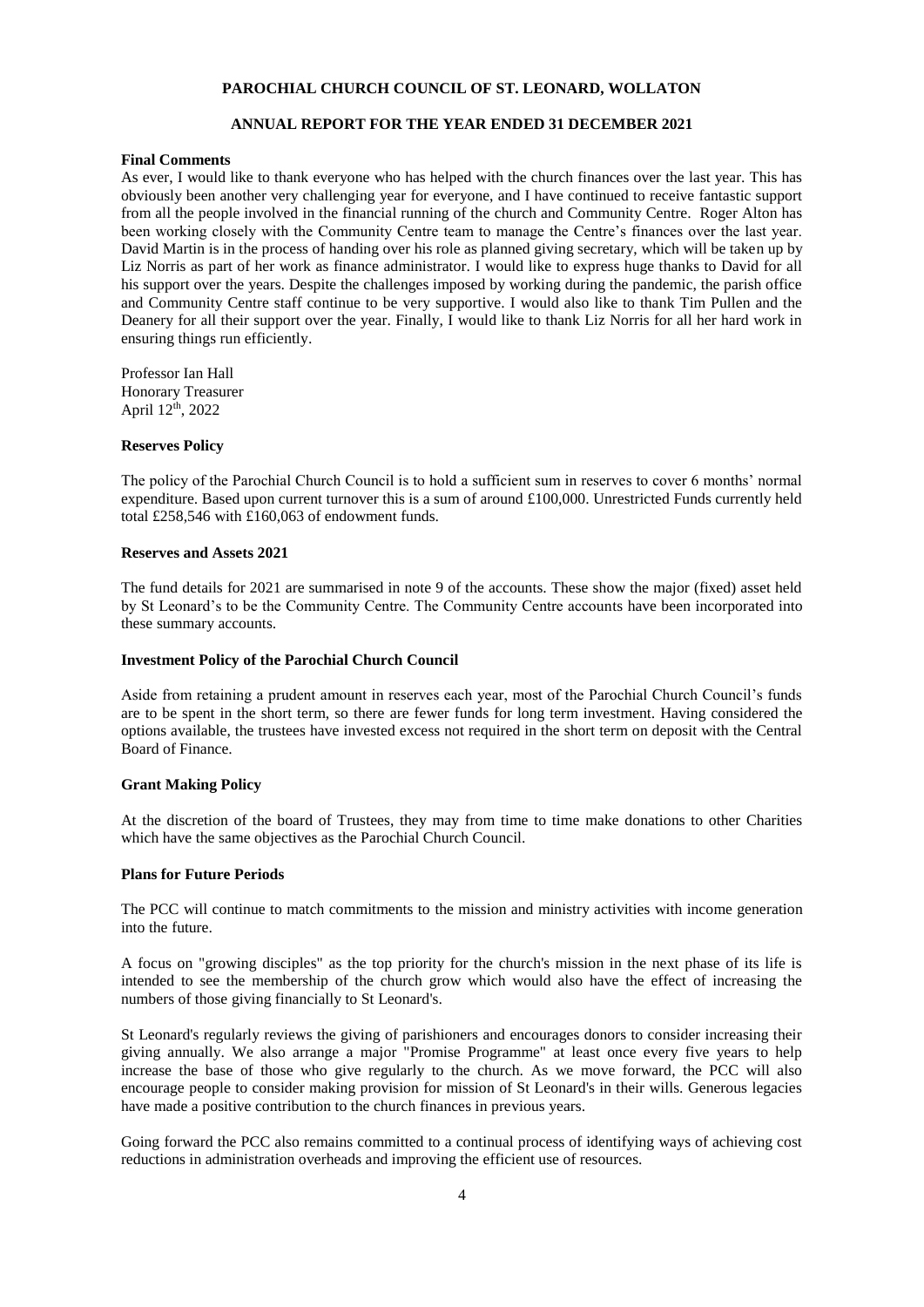## **ANNUAL REPORT FOR THE YEAR ENDED 31 DECEMBER 2021**

There are no current plans for new major building projects although some continuing rearrangement of the interior of the church will take place over the next couple of years and we will continue with our regular work programme to maintain the building.

## **SAFEGUARDING**

The Safeguarding Policy was amended 2020 and prompted a review of training records and requirements for both safeguarding training and DBS checks in 2021. This work has progressed during the year.

| <b>WEBSITE:</b>                                                                   | www.stleonardswollaton.org.uk                                                                                                    |  |  |  |  |
|-----------------------------------------------------------------------------------|----------------------------------------------------------------------------------------------------------------------------------|--|--|--|--|
| <b>CHARITY NUMBER:</b>                                                            | 1134834                                                                                                                          |  |  |  |  |
| <b>PRINCIPAL OFFICE:</b>                                                          | St Leonard's Church<br><b>Wollaton Road</b><br>Wollaton<br>Nottingham<br><b>NG8 2AF</b>                                          |  |  |  |  |
| <b>BANKERS:</b>                                                                   | Royal Bank of Scotland<br>8, South Parade<br>Nottingham<br><b>NG1 2JS</b>                                                        |  |  |  |  |
| <b>INDEPENDENT EXAMINERS:</b>                                                     | Haines Watts<br><b>Chartered Accountants</b><br>Cliffe Hill House<br>22-26 Nottingham Road<br>Stapleford<br>Nottingham<br>NG98AA |  |  |  |  |
| <b>Trustees:</b>                                                                  |                                                                                                                                  |  |  |  |  |
| During the year, the following served as members of the Parochial Church Council: |                                                                                                                                  |  |  |  |  |
| <b>Incumbent</b>                                                                  | The Revd Canon Tim Pullen (Chairman)                                                                                             |  |  |  |  |
| <b>Assistant Curate</b>                                                           | vacancy                                                                                                                          |  |  |  |  |
| <b>Churchwardens</b>                                                              | Mike Smith<br>Mrs Valerie Sutton                                                                                                 |  |  |  |  |
| <b>Elected member of Diocesan Synod</b>                                           | Mr Roger Howes                                                                                                                   |  |  |  |  |
| <b>Elected members of</b>                                                         |                                                                                                                                  |  |  |  |  |
| <b>Nottingham North Deanery Synod</b>                                             | Dr Charlotte Bolton<br><b>Mrs Kate Breckles</b><br>Mrs Emma Twissell<br>Mr John Withers<br>Dr Erica Bailey                       |  |  |  |  |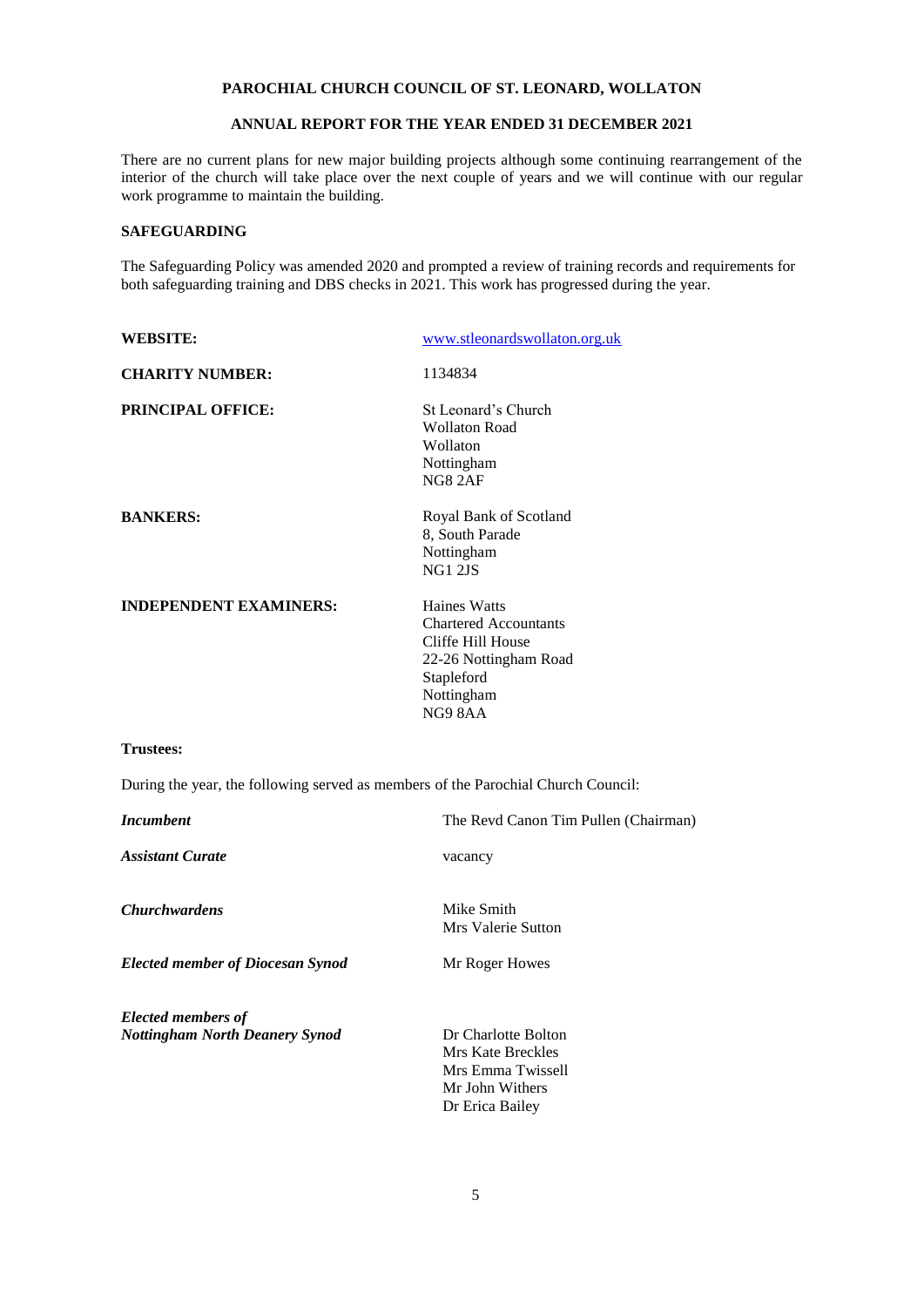# **ANNUAL REPORT FOR THE YEAR ENDED 31 DECEMBER 2021**

| <b>Elected members</b>                                             | Mrs Catherine Fry<br>Professor Ian Hall (Hon Treasurer of PCC)<br>Mr Andrew Holbrook, Honorary Secretary of PCC<br>Mrs Hilary Howes<br>Mrs Lindy Jones<br>Mrs Maria Phillips<br>Miss Sally Smith<br>Mr Kevin Twissell<br>Mrs Elaine Thompson (co-opted as Reader's Representative) |                                                                          |  |  |  |
|--------------------------------------------------------------------|------------------------------------------------------------------------------------------------------------------------------------------------------------------------------------------------------------------------------------------------------------------------------------|--------------------------------------------------------------------------|--|--|--|
| <b>Patron</b>                                                      | The Rt. Hon the Lord Middleton                                                                                                                                                                                                                                                     |                                                                          |  |  |  |
| <b>Readers</b>                                                     | Mrs Hilary Howes<br>Dr Elaine Thompson                                                                                                                                                                                                                                             |                                                                          |  |  |  |
| <b>Recognised Lay Ministers</b>                                    | Mrs Pat Broxham<br>Mrs Maryrose McHugh<br>Mrs Anne Scothern<br>Mrs Anne Walters                                                                                                                                                                                                    |                                                                          |  |  |  |
| <b>Appointments by PCC</b><br><b>Lay Vice-Chair</b>                | Mrs Valerie Sutton                                                                                                                                                                                                                                                                 |                                                                          |  |  |  |
| <b>Administrative Assistant to the PCC</b>                         | Mrs Gill Moore                                                                                                                                                                                                                                                                     |                                                                          |  |  |  |
| <b>Assistant Churchwardens</b>                                     | Mr Peter Bailey<br>Mrs Viv Chamberlain<br>Mrs Ali Hatton<br>Mr Roger Howes<br>Mrs Barbara Lynes                                                                                                                                                                                    | Mrs Mary Stacey<br>Mrs Anne Walters<br>Mrs Jo Young<br>Mr Malcolm Stacey |  |  |  |
| <b>Additional Member of Standing Committee</b>                     | Mr Andrew Holbrook<br>Mrs Maria Phillips                                                                                                                                                                                                                                           |                                                                          |  |  |  |
| <b>Bank Signatories</b>                                            | The Revd Canon Tim Pullen<br>Professor Ian Hall<br>Mike Smith<br>Mrs Valerie Sutton                                                                                                                                                                                                | Mrs Elizabeth Norris                                                     |  |  |  |
| <b>Director of Music</b>                                           | Mr Peter Price (to 31 <sup>st</sup> December 2021)                                                                                                                                                                                                                                 |                                                                          |  |  |  |
| <b>Electoral Roll Officer</b>                                      | Dr Erica Bailey                                                                                                                                                                                                                                                                    |                                                                          |  |  |  |
| <b>Parish Safeguarding Co-ordinator</b>                            | Dr Rachel Higginson                                                                                                                                                                                                                                                                |                                                                          |  |  |  |
| <b>Planned Giving Secretary</b>                                    | Mrs Elizabeth Norris                                                                                                                                                                                                                                                               |                                                                          |  |  |  |
| <b>Parish Database Maintenance</b>                                 | Mr Graham Birkett                                                                                                                                                                                                                                                                  |                                                                          |  |  |  |
| Chair of St. Leonard's Community Centre<br><b>Wollaton (SLCCW)</b> | Mr David Thompson                                                                                                                                                                                                                                                                  |                                                                          |  |  |  |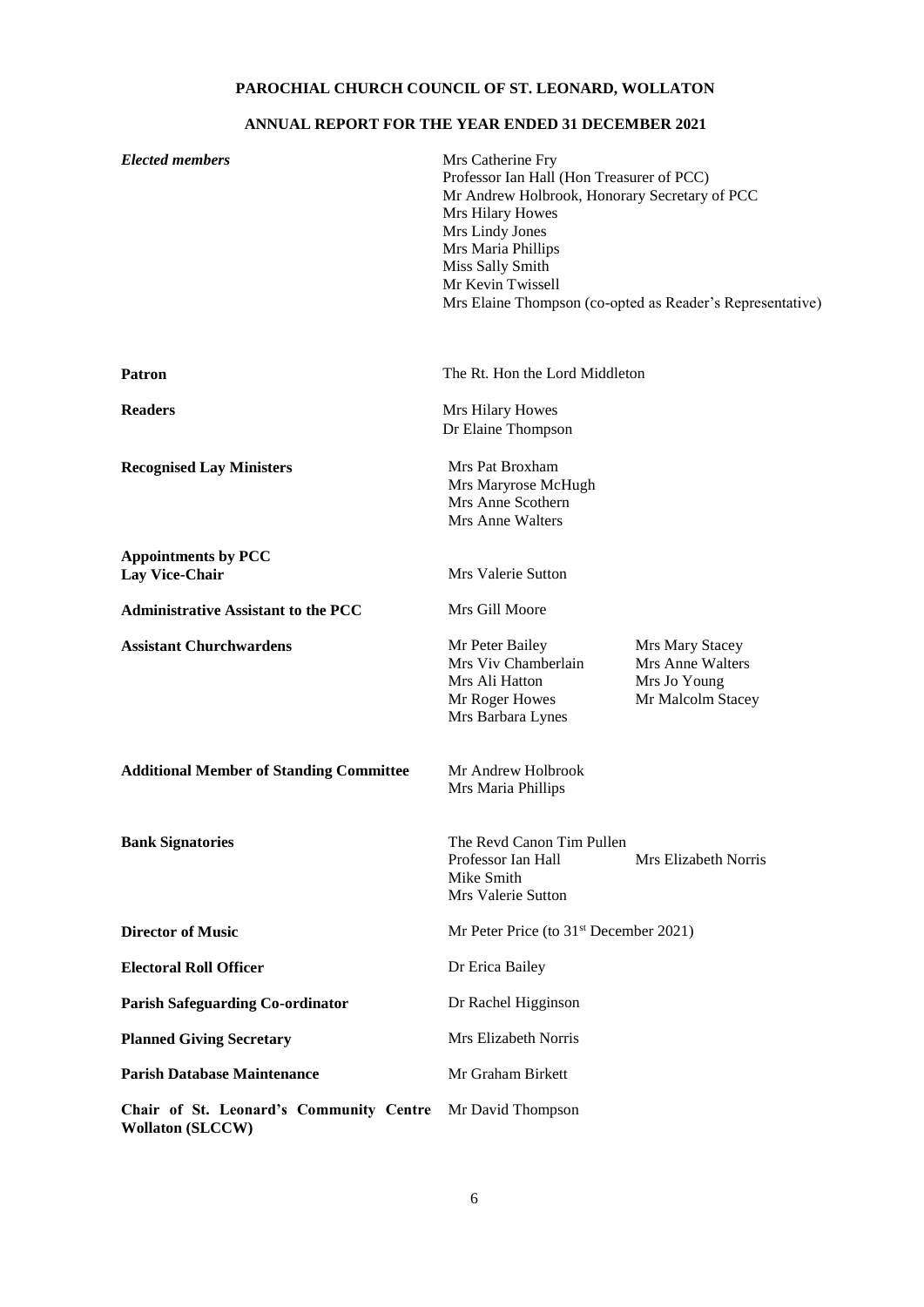### **ANNUAL REPORT FOR THE YEAR ENDED 31 DECEMBER 2021**

**Representatives nominated by the PCC to the**  The Revd Canon Tim Pullen **Management Committee of SLCCW**

**Website Administrators** Dr Charlotte Bolton

**Teams Mission** Vacant

The Revd Canon Tim Pullen

**Discipleship** Mr Peter Bailey, Mrs Hilary Howes **Worship** Miss Sally Smith, Mrs Elaine Thompson

**Lay People with permission from Bishop to administer Communion:**

Mrs Pat Broxham Mrs Carol Charmbury Mrs Janet Fisher Mr Roger Howes Mr Malcolm Stacey Mrs Barbara Lynes Mrs Mary Stacey<br>
Mrs Maryrose McHugh Mr Richard Burnett Mrs Maryrose McHugh Mrs Pam Martin Mrs Elaine Thompson Mr Gordon Fletcher Mrs Hilary Vaughan Mrs Pam Orme Mrs Anne Walters Mr Peter Price Mrs Kate Breckles Mrs Jo Pullen Mr John Withers Mr Peter Bailey Mr Walt Budgen Mr Graham Birkett Mrs Karen Dinsmore Mr Ralph Buckingham Mr Ian Hall Mrs Alison Hatton Mr Robert Norris Mrs Hilary Howes Mrs Sonal Marner Mrs Wendy Sutton-Pryce Mr David Robinson Mrs Janet Fisher Mr Mike Radford

Mrs Judith Robinson Mrs Anne Scothern Mr Colin Shock Miss Sally Smith Mrs Jan Stacey

#### **STRUCTURE, GOVERNANCE AND MANAGEMENT**

#### **Governing Document**

The Parochial Church Council is a statutory body and is governed by the regulations as set out in the official Church of England *Church Representation Rules 2020,* which cover all aspects in detail.

This is supplemented by the *Handbook for churchwardens and parochial church Councillors* (revised edition 2020).

#### **Recruitment and Appointment of Trustees**

Parochial Church Council members are recruited by election following nomination by any two members of the electoral roll.

Prospective candidates receive a detailed booklet produced in-house entitled *Is the Parochial Church Council for me?* and attend an initial meeting of the Parochial Church Council for clarification of their role and responsibilities within the Church structure.

Parochial Church Council members are elected at the Annual Parochial Church Meeting each year.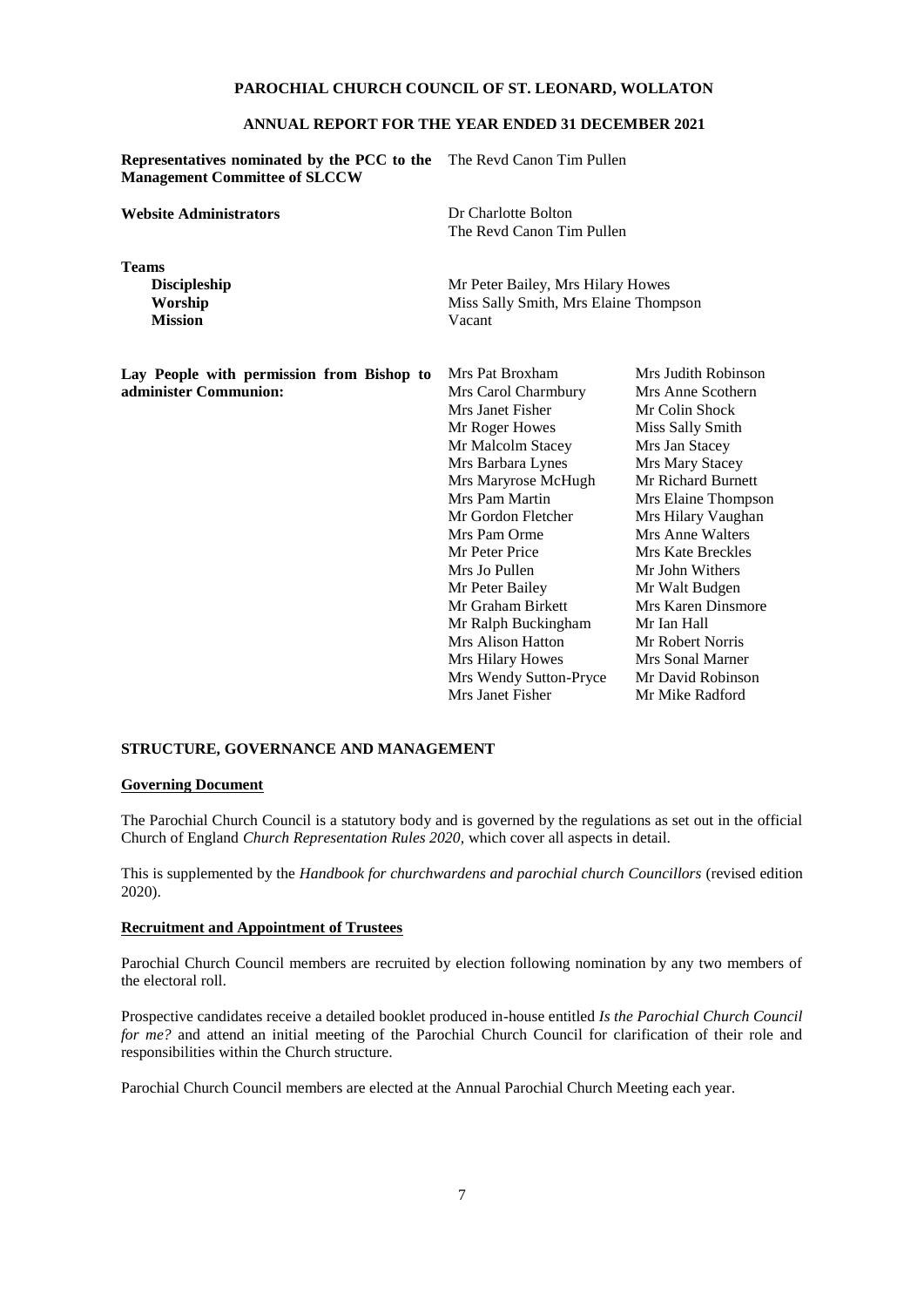## **ANNUAL REPORT FOR THE YEAR ENDED 31 DECEMBER 2021**

## **Key Management Personnel**

The PCC consider the board of Trustees and the Rector as comprising the key management personnel of the charity in charge of directing and controlling the charity and running and operating the charity on a day-today basis. All the PCC give of their time freely and no member of the PCC received any remuneration in the year. Details of trustee expenses are disclosed in note eleven to the accounts.

The Diocese of Southwell & Nottingham pay the Rector.

## **Related Parties – Associated Churches**

St. Leonards Parochial Church is part of the wider "Church of England" and reports directly to the Diocese of Southwell and Nottingham, paying its annual Parish Share to the diocese which, in 2021, totalled £95,940 (2020: £115,992).

## **Organisational Structure**

The church is administered by the Parochial Church Council members and the day-to-day running of the Parochial Church Council is delegated by the trustees to the Rector (as paid chair of the Parochial Church Council) and Churchwardens, in conjunction with the Parish Administrator. Agenda items for the Parochial Church Council are agreed by Standing Committee which is chaired by the Rector. The Parochial Church Council meet on a regular basis and a record of all the meetings is kept.

## **Risk Management**

The trustees have examined the major strategic, financial, and operational risks which the Parochial Church Council faces and confirm that systems have been established to enable regular reports to the Parochial Church Council meetings to be produced so that the necessary steps can be taken to lessen these risks.

## **STATEMENT OF TRUSTEES' RESPONSIBILITIES**

The Trustees are responsible for preparing the Report of the Trustees and the financial statements in accordance with applicable law and United Kingdom Generally Accepted Accounting Practice.

The law applicable to charities in England and Wales, the Charities Act 2011, Charity (Accounts and Reports) Regulations 2008 and the provision of the Trust Deed require the Trustees to prepare financial statements for each financial year which give a true and fair view of the situation of the Charity and of the incoming resources and application of resources, including the income and expenditure of the Charity for the financial year. In preparing those financial statements, the Trustees are required to:

- Select suitable accounting policies and apply them consistently.
- Observe the methods and principles in the appropriate charities SORP.
- Make judgements and estimates that are reasonable and prudent.
- State whether applicable accounting standard have been followed, subject to any material departures that must be disclosed and explained in the financial statements.
- Prepare the financial statements on the going concern basis unless it is inappropriate to presume that the Charity will continue in operation; and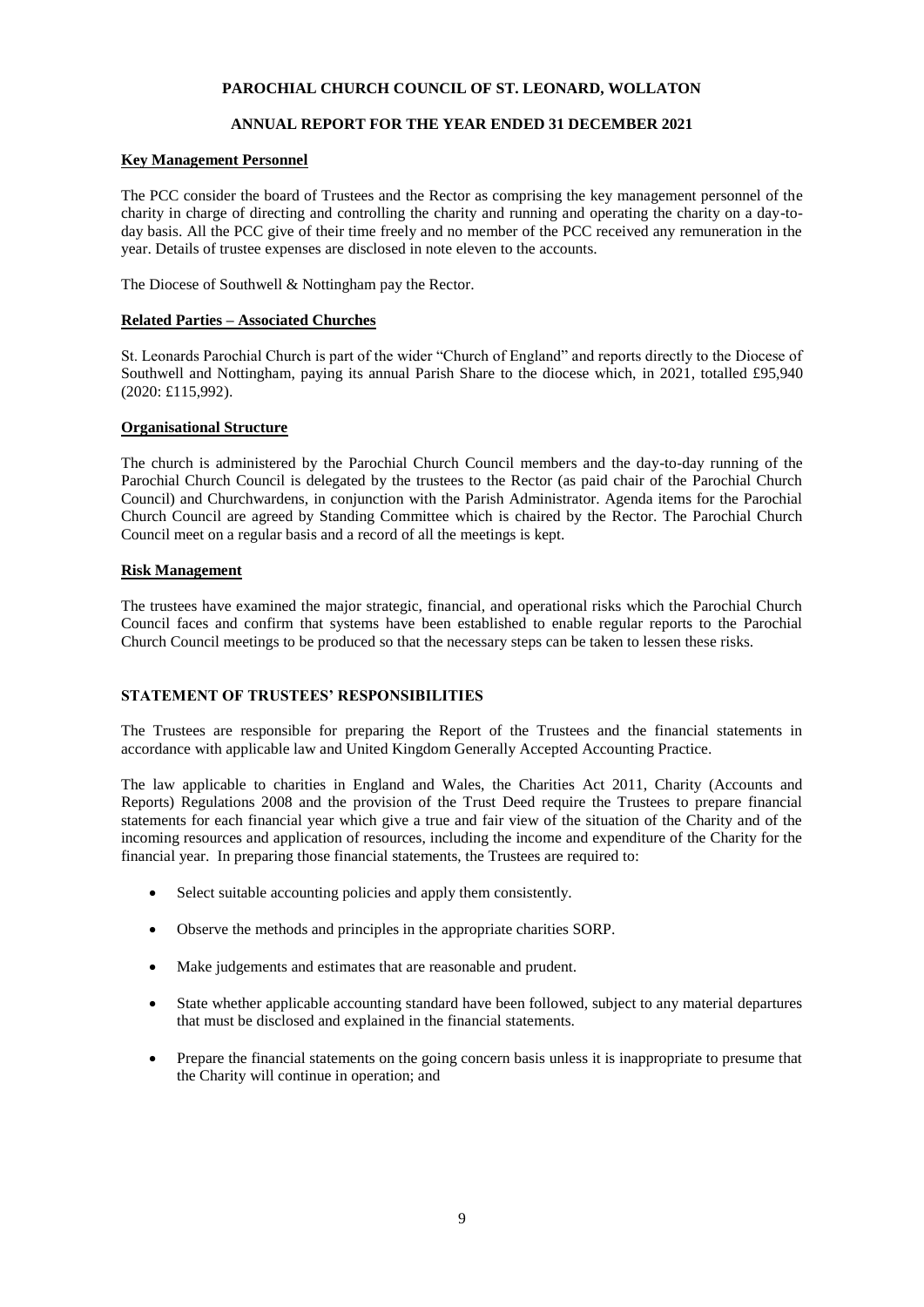## **ANNUAL REPORT FOR THE YEAR ENDED 31 DECEMBER 2021**

The Trustees are responsible for maintaining the proper accounting records, which disclose with reasonable accuracy at any time the financial position of the Charity and to enable them to ensure that the financial statements comply with the Charities Act 2011. They are also responsible for safeguarding the assets of the Charity and hence for taking reasonable steps for the prevention and detection of fraud and other irregularities.

The trustees are responsible for the maintenance and integrity of the charity and financial information included on the charity's website in accordance with legislation in the United Kingdom governing the preparation and dissemination of financial statements.

This report has been prepared in accordance with the Statement of Recommended Practice, Accounting and Reporting by Charities.

……………………………………………….

On behalf of the Trustees The Revd Canon Tim Pullen Chairman and Trustee

Dated: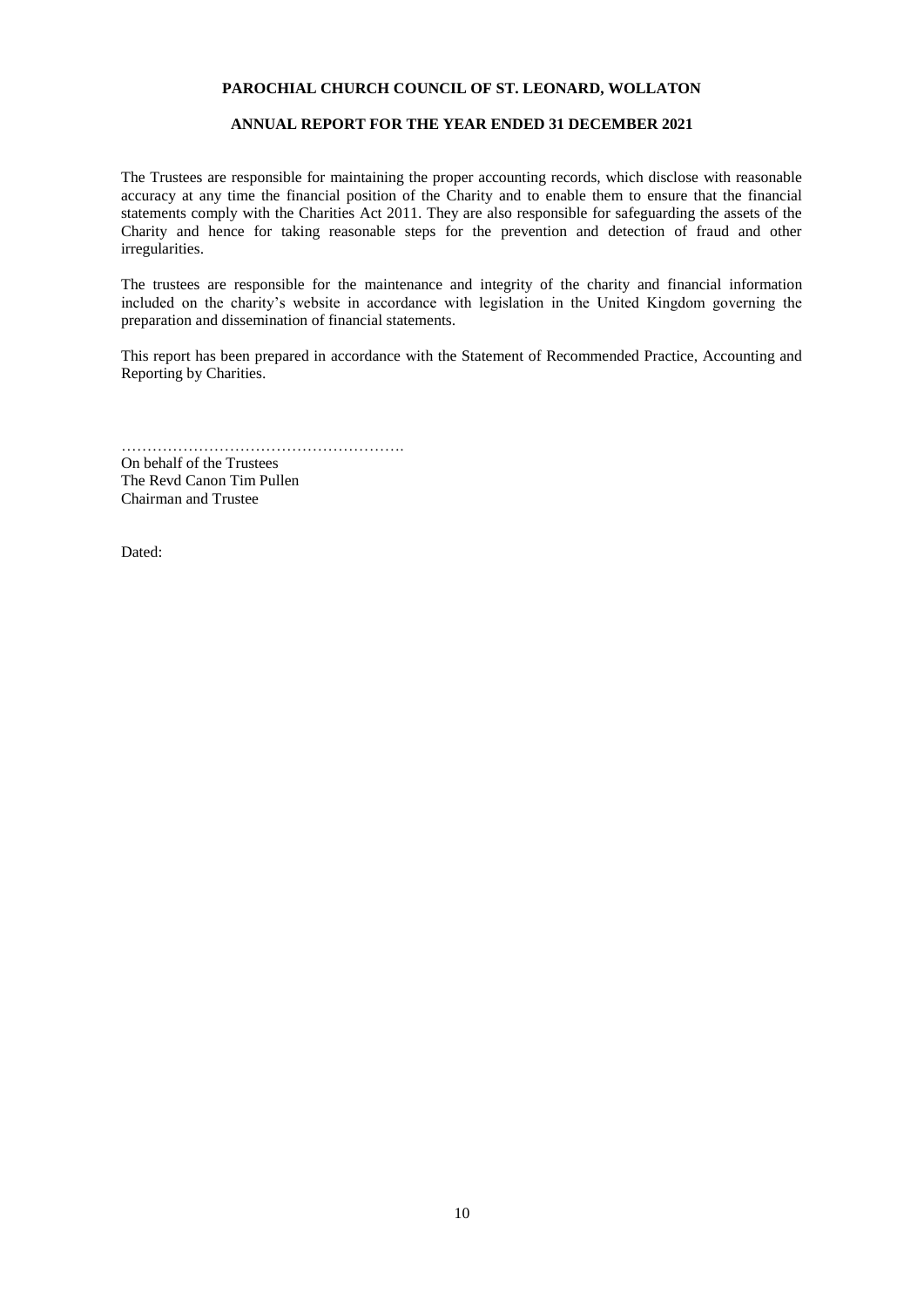## **INDEPENDENT EXAMINER'S REPORT TO THE TRUSTEES OF PAROCHIAL CHURCH COUNCIL OF ST. LEONARD, WOLLATON**

I report to the trustees on my examination of the accounts of the Parochial Church Council of St. Leonard, Wollaton (the Trust) for the year ended 31 December 2021.

### **Responsibilities and Basis of Report**

As the charity trustees of the Trust, you are responsible for the preparation of the accounts in accordance with the requirements of the Charities Act 2011 ("the Act").

I report in respect of my examination of the Trust's accounts carried out under section 145 of the 2011 Act and in carrying out my examination I have followed all the applicable Directions given by the Charity Commission under section 145(5)(b) of the Act.

### **Independent Examiner's Statement**

I have completed my examination. I confirm that no material matters have come to my attention in connection with the examination giving me cause to believe that in any material respect:

- 1. accounting records were not kept in respect of the Trust as required by section 130 of the Act; or
- 2. the accounts do not accord with those records; or
- 3. the accounts do not comply with the applicable requirements concerning the form and content of accounts set out in the Charities (Accounts and Reports) Regulations 2008 other than any requirement that the accounts give a 'true and fair view' which is not a matter considered as part of an independent examination.

I have no concerns and have come across no other matters in connection with the examination to which attention should be drawn in this report in order to enable a proper understanding of the accounts to be reached.

……………………………………………….. Diane Lockwood, FCCA ACA ATT (fellow) Independent Examiner Haines Watts Chartered Accountants Cliffe Hill House 22-26 Nottingham Road Stapleford Nottingham NG9 8AA

Dated: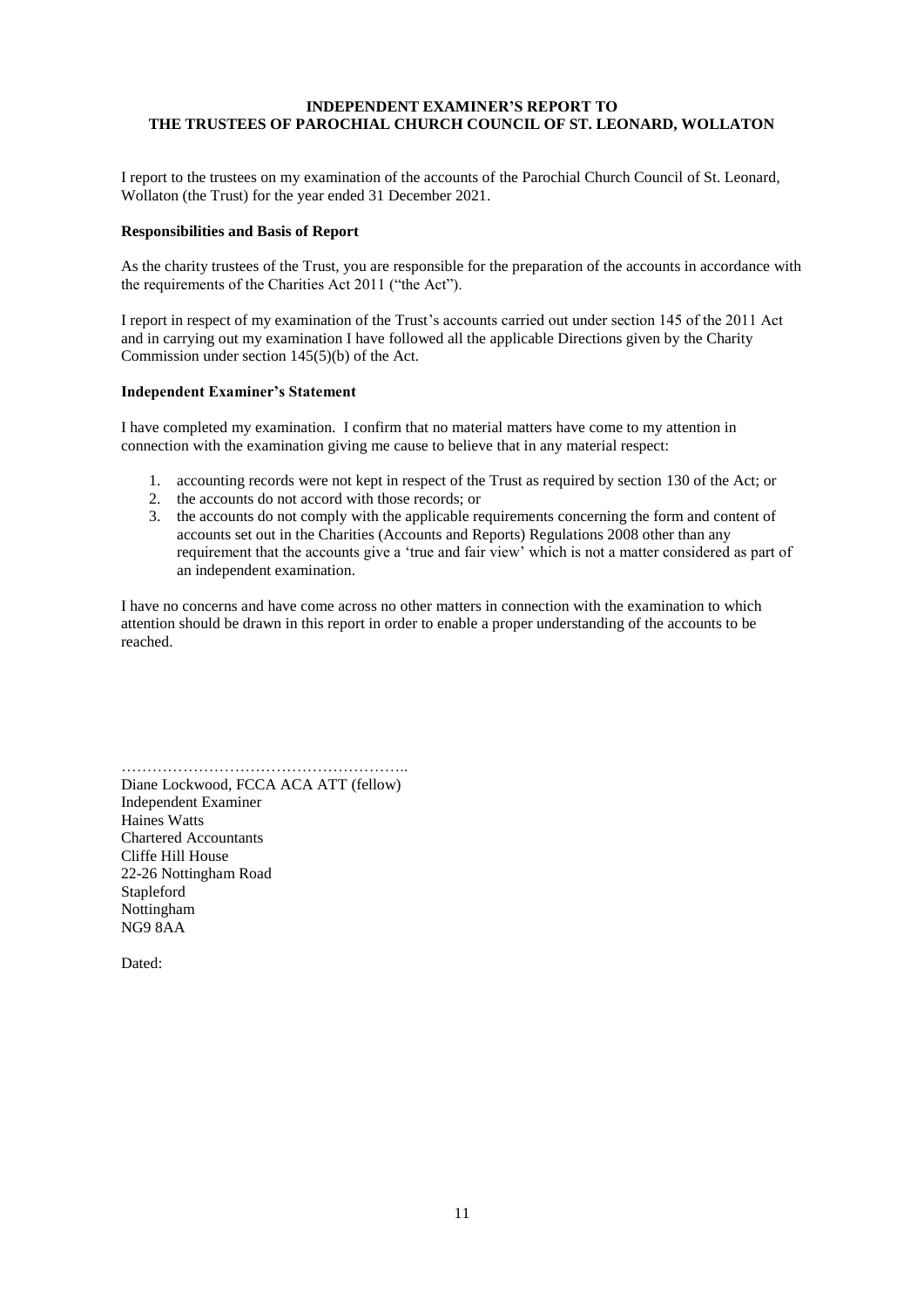## **STATEMENT OF FINANCIAL ACTIVITIES FOR THE YEAR ENDED 31 DECEMBER 2021**

|                                             |               | <b>Unrestricted</b><br><b>Funds</b> | <b>Restricted</b><br><b>Funds</b> | <b>Endowment</b><br><b>Funds</b> | <b>Total</b><br><b>Funds</b><br>2021 | <b>Total</b><br><b>Funds</b><br>2020 |
|---------------------------------------------|---------------|-------------------------------------|-----------------------------------|----------------------------------|--------------------------------------|--------------------------------------|
|                                             | <b>Note</b>   | £                                   | $\pmb{\mathfrak{L}}$              | £                                | £                                    | $\pmb{\mathfrak{L}}$                 |
| <b>INCOMING RESOURCES</b>                   |               |                                     |                                   |                                  |                                      |                                      |
| Donations and Legacies                      | 2(a)          | 147,526                             | 4,697                             |                                  | 152,223                              | 155,618                              |
| Income from other Events & Activities       | 2(b)          | 37,674                              |                                   |                                  | 37,674                               | 28,698                               |
| <b>Investment Income</b>                    | 2(c)          | 86                                  |                                   | 3,942                            | 4,028                                | 4,314                                |
| <b>TOTAL INCOMING RESOURCES</b>             |               | 185,286                             | 4,697                             | 3,942                            | 193,925                              | 188,630                              |
| <b>EXPENDITURE</b>                          |               |                                     |                                   |                                  |                                      |                                      |
| Costs of raising funds:                     | 3(f)          |                                     |                                   |                                  |                                      | 90                                   |
| <b>Expenditure on Charitable Activities</b> | $3(a) - 3(e)$ | 192,635                             | 18,338                            |                                  | 210,973                              | 246,682                              |
| <b>TOTAL EXPENDITURE</b>                    |               | 192,635                             | 18,338                            |                                  | 210,973                              | 246,772                              |
| Net gains (losses)                          |               |                                     |                                   |                                  |                                      |                                      |
| on investments assets – unrealised          | 6             |                                     |                                   | 19,559                           | 19,559                               | 8,780                                |
| NET INCOME/EXPENDITURE                      |               | (7, 349)                            | (13, 641)                         | 23,501                           | 2,511                                | (49,362)                             |
| Transfer between funds                      |               | 3,942                               |                                   | (3,942)                          |                                      |                                      |
| Net Movement in Funds                       |               | (3,407)                             | (13, 641)                         | 19,559                           | 2,511                                | (49,362)                             |
| <b>RECONCILIATION OF FUNDS</b>              |               |                                     |                                   |                                  |                                      |                                      |
| Total funds brought forward                 |               | 261,953                             | 524,480                           | 140,504                          | 926,937                              | 976,299                              |
| <b>TOTAL FUNDS CARRIED FORWARD</b>          | 9             | 258,546                             | 510,839                           | 160,063                          | 929,448                              | 926,937                              |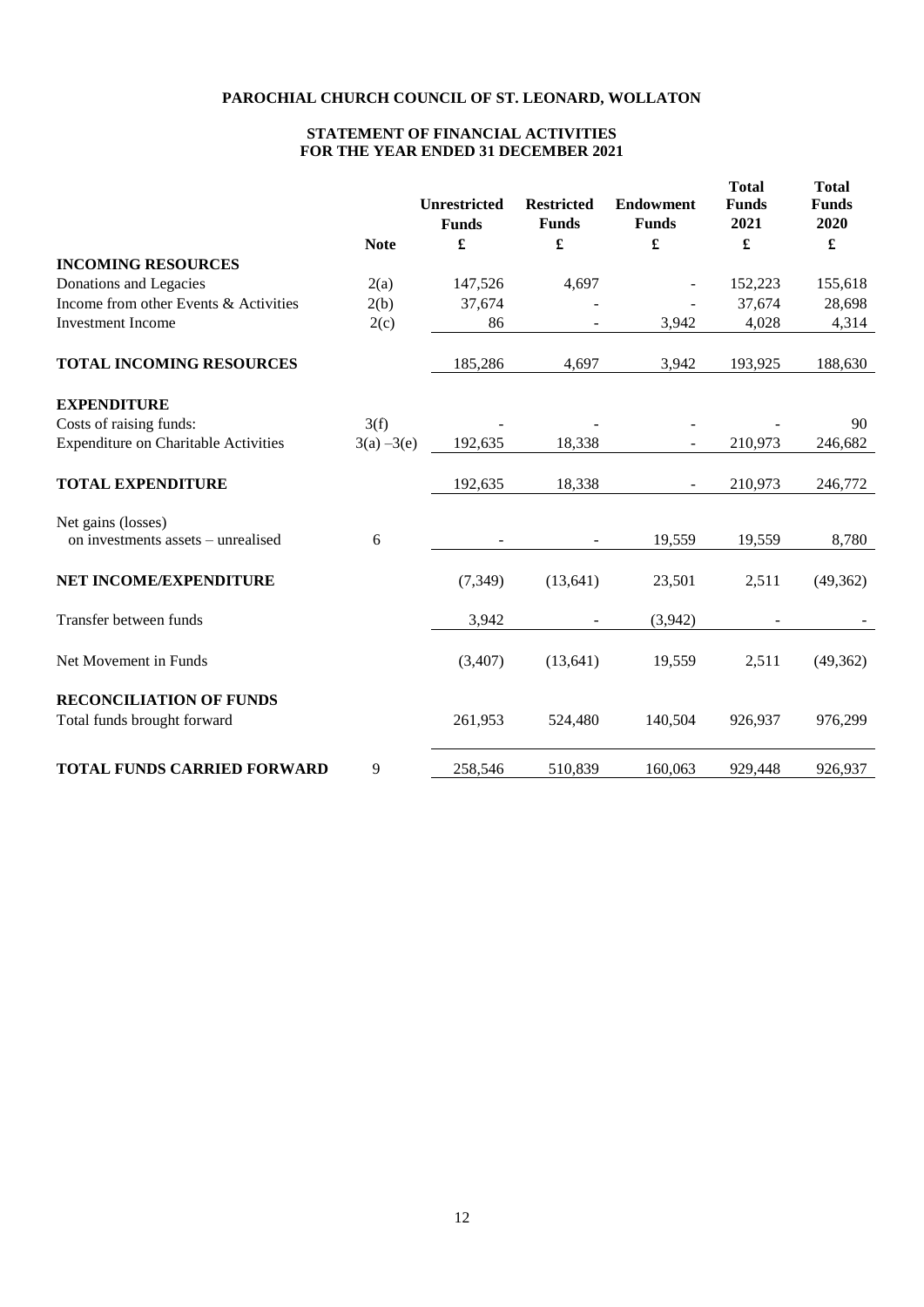## **BALANCE SHEET AS AT 31 DECEMBER 2021**

|                                                          |                                                            |         | <b>Note</b> | 2021<br>£ | 2020<br>£ |
|----------------------------------------------------------|------------------------------------------------------------|---------|-------------|-----------|-----------|
| <b>FIXED ASSETS</b>                                      |                                                            |         |             |           |           |
|                                                          | <b>Tangible Fixed Assets</b><br>Central Board of Finance - |         | 7           | 490,243   | 517,527   |
|                                                          | Investments                                                |         | 8           | 156,188   | 136,629   |
| <b>Total Fixed Assets</b>                                |                                                            |         |             | 646,431   | 654,156   |
| <b>CURRENT ASSETS</b>                                    |                                                            |         |             |           |           |
|                                                          | <b>Sundry Debtors</b>                                      |         |             | 8,061     | 7,361     |
|                                                          | Central Board of Finance - Deposits                        |         |             | 64,791    | 64,774    |
|                                                          | Cash at bank and in hand                                   |         |             | 216,401   | 206,291   |
| <b>Total Current Assets</b>                              |                                                            |         |             | 289,253   | 278,426   |
| <b>CREDITORS: Amounts</b><br>falling due within one year |                                                            |         |             |           |           |
|                                                          | Advanced receipts                                          |         |             |           |           |
|                                                          | <b>Sundry Creditors</b>                                    |         |             | 6,236     | 5,645     |
|                                                          |                                                            |         |             | 6,236     | (5,645)   |
| NET CURRENT ASSETS                                       |                                                            |         |             | 283,017   | 272,781   |
| <b>NET ASSETS</b>                                        |                                                            |         |             | 929,448   | 926,937   |
| <b>REPRESENTED BY FUNDS</b>                              | <b>Unrestricted Funds</b><br><b>General Purposes</b>       | 158,546 | 9           |           |           |
|                                                          | <b>Designated Funds</b>                                    | 100,000 |             |           |           |
|                                                          | <b>Total Unrestricted funds</b>                            |         |             | 258,546   | 261,953   |
|                                                          | <b>Restricted funds</b>                                    |         |             | 510,839   | 524,480   |
|                                                          | <b>Endowment funds</b>                                     |         |             | 160,063   | 140,504   |
| <b>TOTAL CHARITY FUNDS</b>                               |                                                            |         | 10          | 929,448   | 926,937   |

Approved by the Parochial Church Council on .................................................................. and signed on its behalf by:

………………………………………………… The Reverend Canon Tim Pullen – Chairman

………………………………………………… Professor Ian Hall

Dated:

The notes on pages 14 to 25 form part of these financial statements.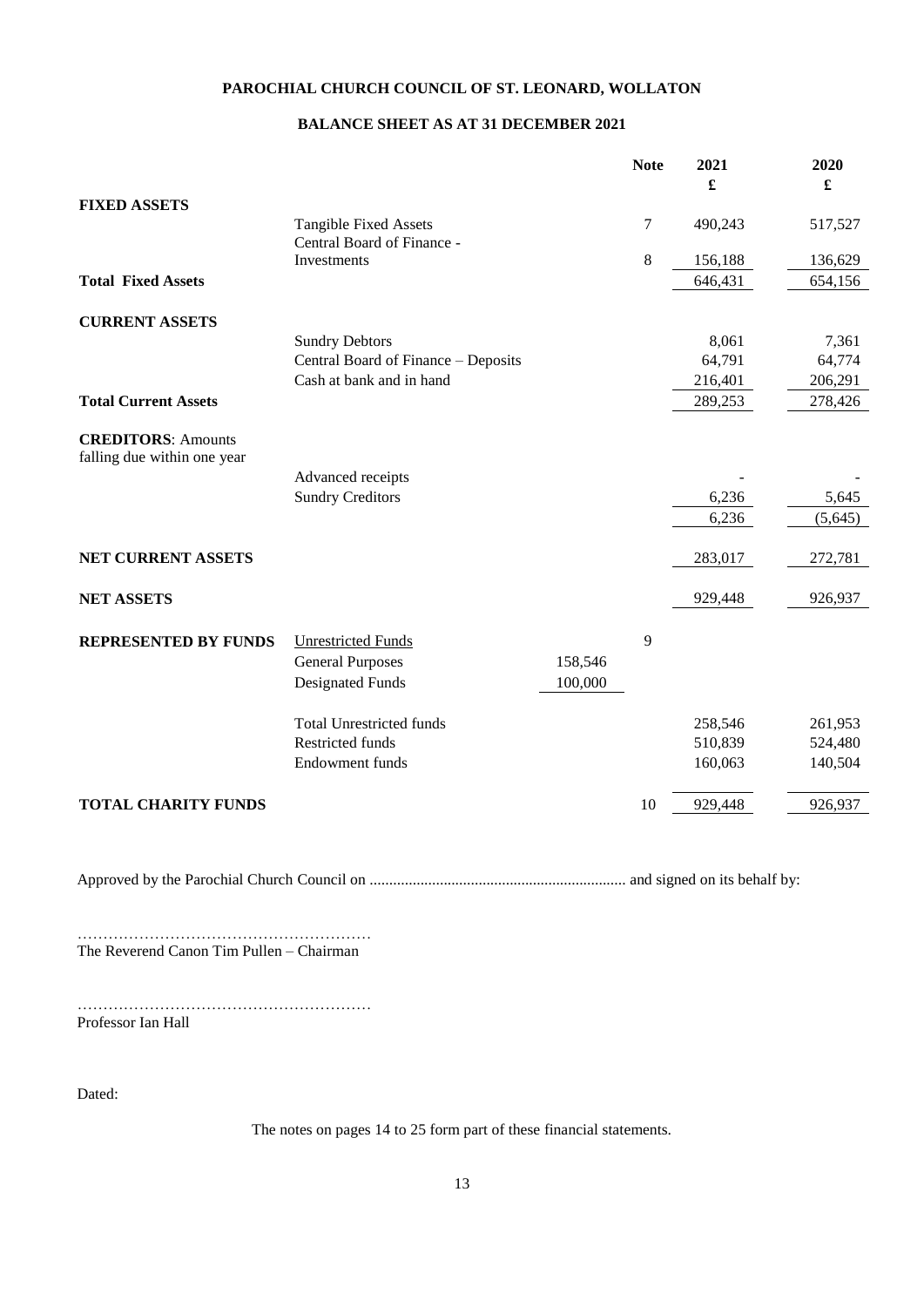## **NOTES TO THE FINANCIAL STATEMENTS FOR THE YEAR ENDED 31 DECEMBER 2021**

### **1. ACCOUNTING POLICIES**

## **Basis of Accounting**

The financial statements have been prepared in accordance with the Church Accounting Regulations 2006 together with Statement of Recommended Practice: Accounting and Reporting by Charities preparing their accounts in accordance with the Financial Reporting Standard applicable in the UK and Republic of Ireland (FRS102) effective 1st January 2019, and the Financial Reporting Standard applicable in the United Kingdom and Republic of Ireland (FRS102) and Charities Act 2011. Assets and liabilities are initially recognised at historical cost or transaction value unless otherwise stated in the relevant accounting policy note.

The charity constitutes a public benefit entity as defined by FRS102.

The Trustees' consider that there are no material uncertainties about the charity's ability to continue as a going concern.

The financial statements are presented in sterling  $(E)$ .

#### **Funds**

Endowment funds are generally funds which the PCC must retain for the benefit of the Church and spend on capital purposes and authority for expenditure must be obtained from the Southwell diocese.

Unrestricted funds represent the funds of the PCC that are not subject to any restrictions regarding their use and are available for application on the general purposes of the PCC. These include funds designated for a particular purpose by the PCC.

The purpose of any restricted funds is noted in the accounts.

The accounts only include transactions, assets and liabilities for which the PCC can be held responsible.

#### **Incoming Resources**

*Voluntary income and capital sources*

Collections and regular giving are recognised when received by or on behalf of the PCC.

Income tax recoverable on covenanted or gift aid donations is recognised when claimable.

Grants to the PCC are accounted for when received as soon as the PCC is notified of its legal entitlement, the amount due is quantifiable and its ultimate receipt by the PCC is reasonably certain.

Funds raised by social and similar events are accounted for gross.

#### *Other ordinary income*

Rental income from the letting of church premises is accounted for when the hiring takes place.

Parochial fees due to the PCC for weddings, funerals etc are accounted for on an event by event basis, and are net of amounts due to the Southwell and Nottingham Diocese.

For legacies, entitlement is taken as the earlier of:

- the date on which the charity is aware that probate has been granted;
- the estate has been finalised and notification has been made by the executor(s) to the Trust that a distribution will be made; or
- when a distribution is received from the estate.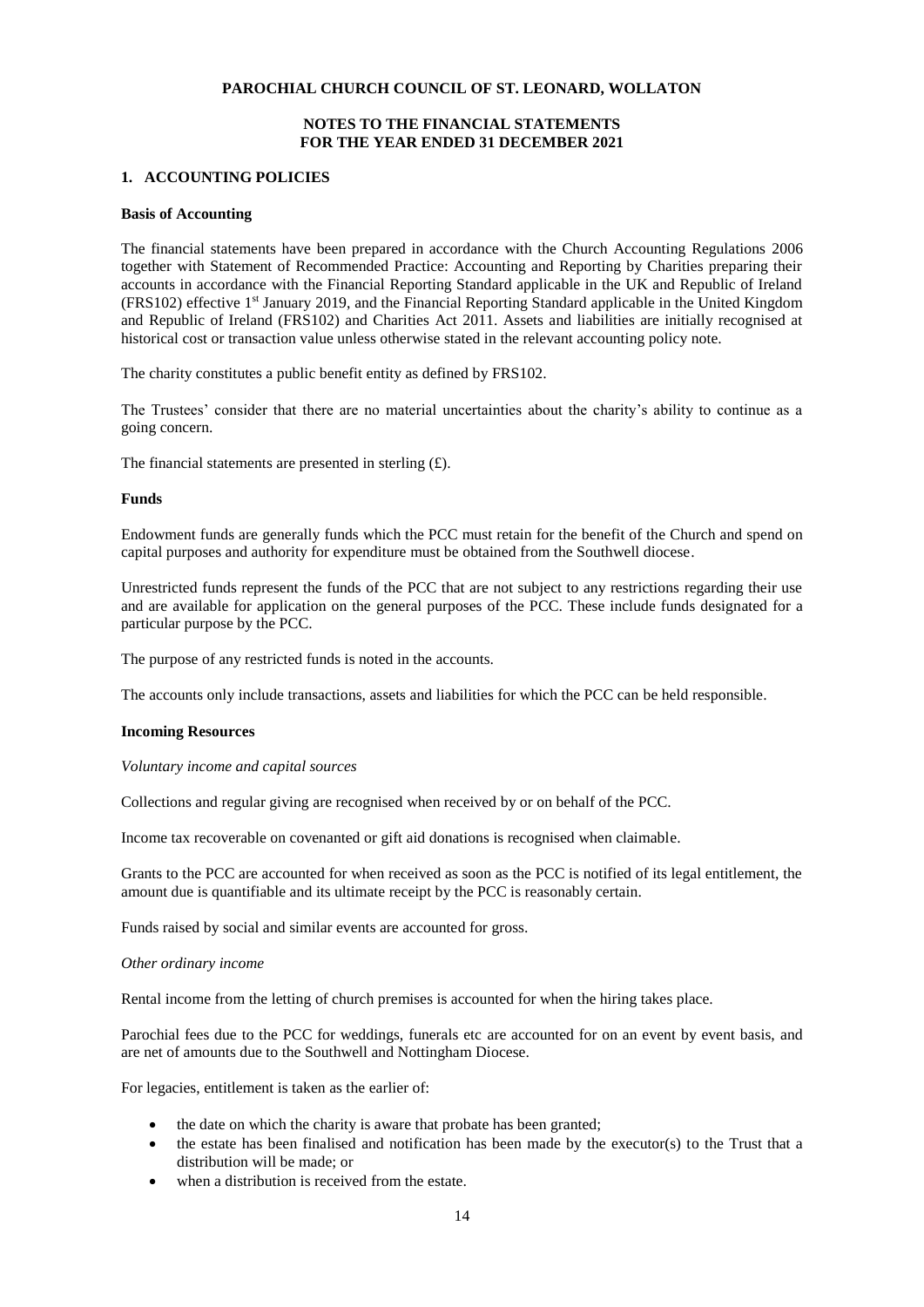## **NOTES TO THE FINANCIAL STATEMENTS FOR THE YEAR ENDED 31 DECEMBER 2021 - CONTINUED**

Receipt of a legacy, in whole or in part, is only considered probable when the amount can be measured reliably and the charity has been notified of the executor's intention to make a distribution. Where legacies have been notified to the charity or the charity is aware of the granting of probate, and the criteria for income recognition have not been met, then the legacy is treated as a contingent asset and disclosed if material.

Donated services and facilities are recognised as income when the Charity has control over the item, any conditions associated with the donated item have been met, the receipt of economic benefit from the use by the Charity of the item is probable and that economic benefit can be measured reliably. On receipt, donated services and facilities are recognised on the basis of the value of the gift to the Charity which is the amount the charity would have been willing to pay to obtain services or facilities of equivalent economic benefit on the open market; a corresponding amount is then recognised in expenditure in the period of receipt, where this can be quantified.

#### *Income from investments*

Interest on funds held on deposit is included when receivable and the amount can be measured reliably by the charity; this is normally upon notification of the interest paid or payable by the bank.

### *Realised gains and losses*

Realised gains or losses are recognised when investments are sold and are calculated as the difference between sales proceeds and the previous year end market value.

Unrealised gains or losses are accounted for on revaluation of investments at their year end market values.

#### **Resources Expended**

Expenditure is recognised on an accruals basis as a liability is incurred and includes vat where appropriate, which cannot be recovered.

#### *Giving*

Grants and donations are accounted for when paid.

### *Costs directly related to the work of the church*

The Diocesan Parish Share is accounted for when payable and any amount unpaid at the year end is shown as a creditor in the Balance Sheet.

### **Debtors**

Debtors are recognised at the settlement amount owed to the Charity or prepaid.

### **Creditors**

Creditors and provisions are recognised where the Charity has a present obligation resulting from a past event that will probably result in the transfer of funds to a third party, and the amount due to settle the obligation can be measured or estimated reliably. Creditors and provisions are normally recognised at their settlement amount.

#### **Financial Instruments**

The Charity has financial assets and financial liabilities of a kind that qualify as basic financial instruments. Basic financial instruments are initially recognised at transaction value and subsequently measured at their settlement value.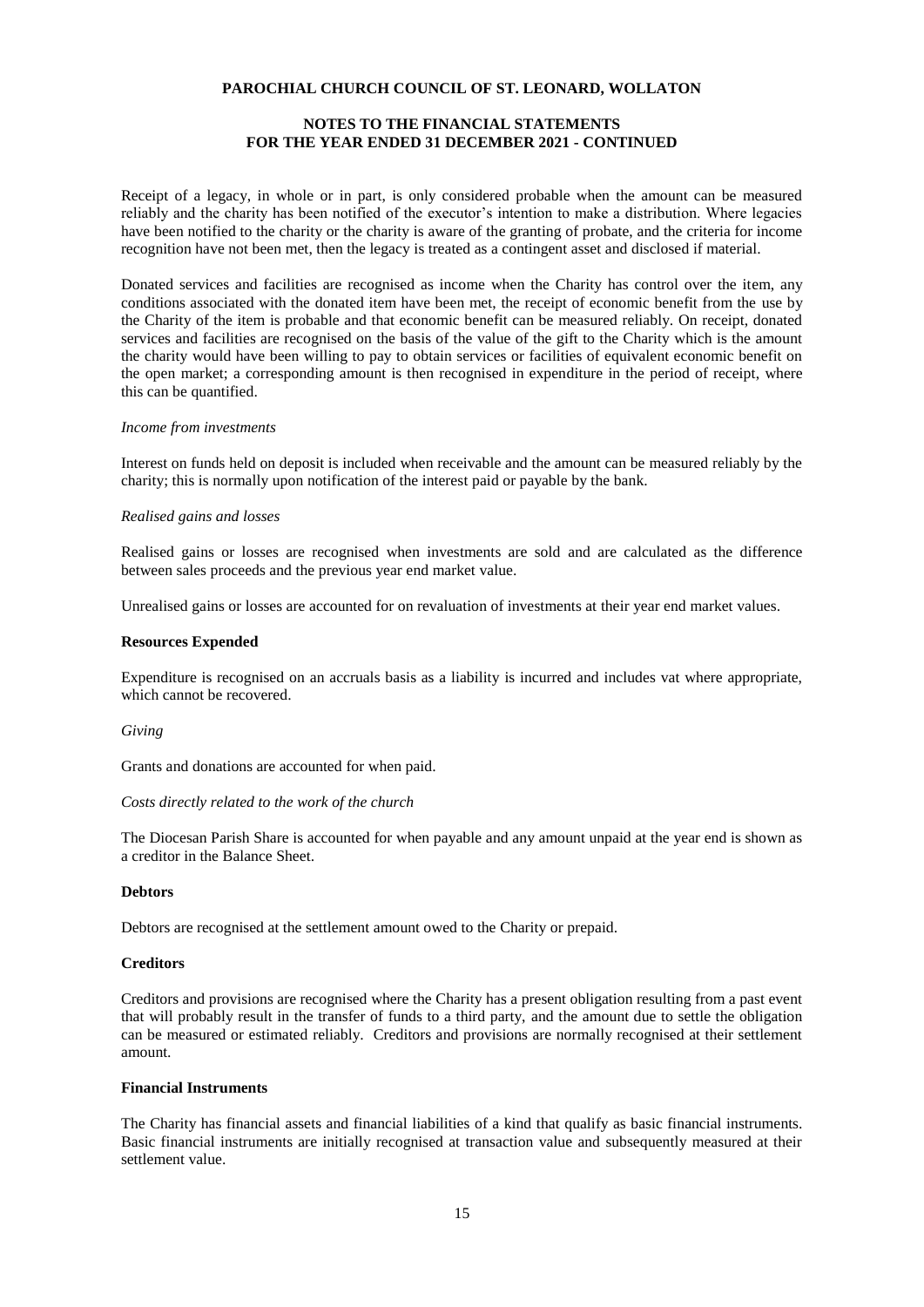## **NOTES TO THE FINANCIAL STATEMENTS FOR THE YEAR ENDED 31 DECEMBER 2021 - CONTINUED**

### **Judgement and Key Sources of Estimation Uncertainty**

The preparation of accounts using generally accepted accounting principles requires management to make estimates and assumptions that affect the reported amounts of assets and liabilities at the date of the accounts and the reported amounts of revenues and expenses during the reporting period.

The key estimates and assumptions used in the Financial Statements are detailed in the accounting policies.

## **Irrecoverable VAT**

Irrecoverable VAT is charged against the expenditure heading for which it was incurred.

### **Allocation of overhead and support costs**

Overhead and support costs have been allocated as a direct cost between Charitable Activities and Governance Costs. Support costs are those functions that assist the work of the charity but do not directly undertake charitable activities. Support costs include office costs, payroll and governance costs which support the church activities.

### **Governance costs**

Governance costs comprise all costs incurred in the governance of the PCC. These include costs related to the statutory audit together with a direct apportionment of overhead and support costs.

### **Fixed Assets**

### *Consecrated land and buildings and moveable church furnishings*

Consecrated and beneficed property is excluded from the accounts by section 10(2)(a) of the Charities Act 2011.

No value is placed on moveable church furnishings held by the churchwardens on special trust for the PCC and which require a faculty for disposal since the PCC considers this to be an inalienable property. All expenditure incurred during the year on consecrated or beneficed buildings and moveable church furnishings, whether maintenance or improvement is written off as incurred.

### *Other land and buildings*

Other land and buildings held on behalf of the PCC for its own purposes is shown at cost.

Building costs are depreciated at 2% per annum for each full year on cost.

### *Equipment and other fixtures and fittings*

Equipment used for church purposes is depreciated on a straight line basis over 4 years. Individual items of equipment with a purchase price of  $\text{\pounds}1,000$  or less are written off in the period in which the asset is acquired.

Equipment for use in the Community Centre is depreciated on a straight line basis over the estimated useful life of each item, which varies between 6 and 12 years.

#### **Investments**

Investments are valued at market value as at the year end date.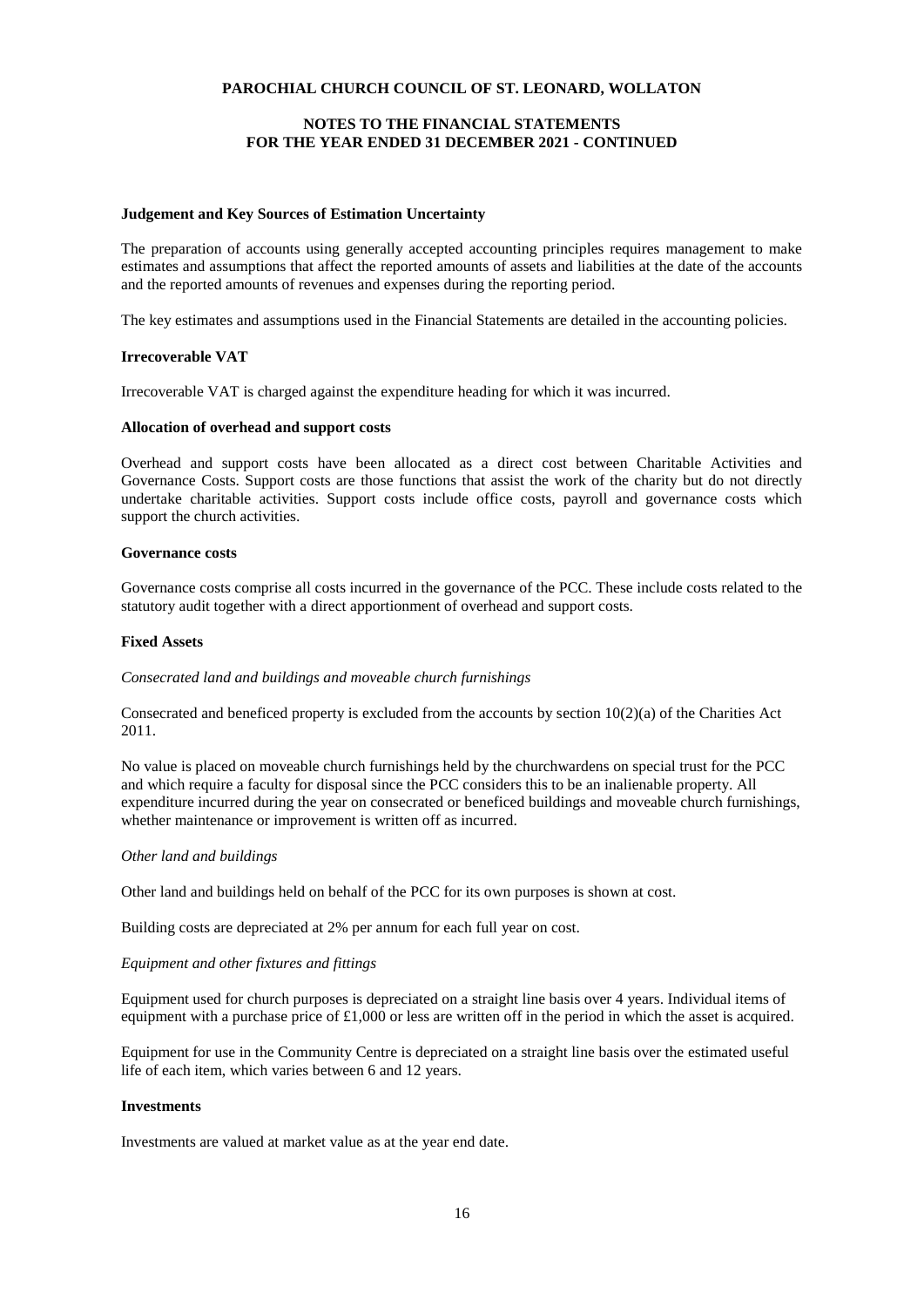## **NOTES TO THE FINANCIAL STATEMENTS FOR THE YEAR ENDED 31 DECEMBER 2021 - CONTINUED**

### **Pension costs**

The Pension Builder Scheme of the Church Workers Pension Fund is made up of two sections, Pension Builder Classic and Pension Builder 2014, both of which are classed as defined benefit schemes.

The assets of the scheme are held separately from those of the employer.

There is no sub-division of assets between employers in each section of the Pension Builder Scheme. The scheme is considered to be a multi-employer scheme as described in Section 28 of FRS 102. This means it is not possible to attribute the Pension Builder Scheme's assets and liabilities to specific employers and that contributions are accounted for as if the Scheme were a defined contribution scheme. The pension costs charged to the SoFA in the year are contributions payable.

A valuation of the scheme is carried out once every three years. The most recent scheme valuation completed was carried out as at 31 December 2020. This revealed, on the ongoing assumptions used, a deficit of £29.1m. There is no requirement for deficit payments at the current time.

Pension Builder 2014 will be valued in relation to the lump sum payable to members at normal pension age. There are no annual pension benefits.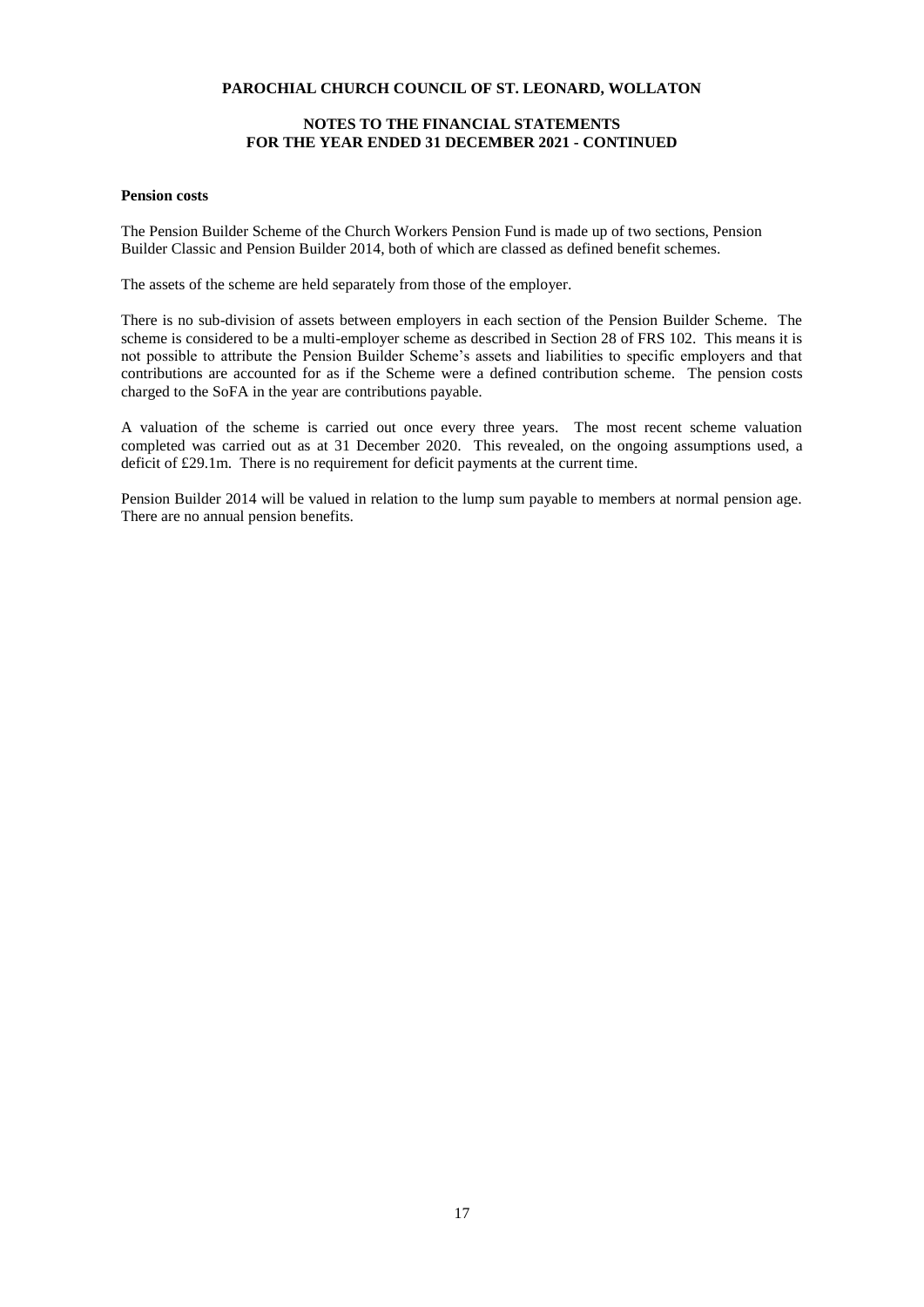## **NOTES TO THE FINANCIAL STATEMENTS FOR THE YEAR ENDED 31 DECEMBER 2021 - CONTINUED**

| 2. INCOMING RESOURCES                           | <b>Unrestricted</b><br><b>Funds</b> | <b>Restricted</b><br><b>Funds</b> | <b>Endowment</b><br><b>Funds</b> | <b>Total Funds</b><br>2021 | <b>Total Funds</b><br>2020 |
|-------------------------------------------------|-------------------------------------|-----------------------------------|----------------------------------|----------------------------|----------------------------|
| $2(a)$ Donated Income – Voluntary               | $\pmb{\mathfrak{L}}$                | $\pmb{\mathfrak{L}}$              | $\pmb{\mathfrak{L}}$             | £                          | $\pmb{\mathfrak{L}}$       |
| Collections - General                           | 314                                 |                                   |                                  | 314                        | 792                        |
| Collections - Baptisms, Weddings, Funerals      | 255                                 |                                   |                                  | 255                        | 233                        |
| Regular giving                                  | 108,527                             |                                   |                                  | 108,527                    | 123,979                    |
| Gift Aid recoverable                            | 24,777                              |                                   |                                  | 24,777                     | 26,560                     |
| Legacies (note 13)                              | 6,000                               |                                   |                                  | 6,000                      |                            |
| Donations (National and Local)                  | 396                                 |                                   |                                  | 396                        | 491                        |
|                                                 | 140,269                             |                                   |                                  | 140,269                    | 152,055                    |
|                                                 |                                     |                                   |                                  |                            |                            |
| <b>Donated Income - Specific use</b>            |                                     |                                   |                                  |                            |                            |
| Youth work<br>- Gift Aid recoverable            |                                     | 635<br>137                        |                                  | 635<br>137                 | 600                        |
| Altar Rail                                      |                                     |                                   |                                  |                            | 125                        |
| - Gift Aid recoverable                          |                                     |                                   |                                  |                            |                            |
| <b>Bell Tower Fund</b>                          |                                     |                                   |                                  |                            |                            |
|                                                 |                                     | 3,925                             |                                  |                            |                            |
| Special Appeals (inc Gift Aid)                  |                                     |                                   |                                  | 3,925                      | 619                        |
|                                                 |                                     | 4,697                             |                                  | 4,697                      | 1,344                      |
| <b>Other Voluntary Income</b>                   |                                     |                                   |                                  |                            |                            |
| Wedding and funeral fees (net)                  | 7,257                               |                                   |                                  | 7,257                      | 2,219                      |
| Marriage preparation income                     |                                     |                                   |                                  |                            |                            |
|                                                 | 7,257                               |                                   |                                  | 7,257                      | 2,219                      |
| <b>Total Donations and Legacies</b>             | 147,526                             | 4,697                             |                                  | 152,223                    | 155,618                    |
| 2(b) Gross income from events and<br>activities |                                     |                                   |                                  |                            |                            |
| Other Income*                                   | 2,702                               |                                   |                                  | 2,702                      | 1,716                      |
| <b>Fund Raising Events</b>                      | 18                                  |                                   |                                  | 18                         | 547                        |
| Charity Stall (TraidCraft)                      |                                     |                                   |                                  |                            |                            |
| Use of photocopiers                             | 115                                 |                                   |                                  | 115                        | 184                        |
| Coffee and tea - Sunday                         | 157                                 |                                   |                                  | 157                        | 132                        |
| <b>Parents and Toddlers</b>                     | 899                                 |                                   |                                  | 899                        | 705                        |
| Wollaton Community Centre (note 4(a))           | 33,783                              |                                   |                                  | 33,783                     | 25,414                     |
|                                                 | 37,674                              | $\blacksquare$                    |                                  | 37,674                     | 28,698                     |
| 2(c) Investment Income                          |                                     |                                   |                                  |                            |                            |
| <b>Bank</b> interest                            | 14                                  |                                   |                                  | 14                         | 470                        |
| Legacy fund interest                            | 48                                  |                                   |                                  | 48                         | 91                         |
| Russell and Middleton Trust income              | $\overline{\phantom{a}}$            |                                   | 3,942                            | 3,942                      | 3,716                      |
| Monuments fund income                           | 24                                  |                                   |                                  | 24                         | 37                         |
|                                                 | 86                                  |                                   | 3,942                            | 4,028                      | 4,314                      |
| TOTAL INCOMING RESOURCES                        | 185,286                             | 4,697                             | 3,942                            | 193,925                    | 188,630                    |

\*Other income includes claims made under the CJRS grants in respect of furloughed staff totalling £1,342.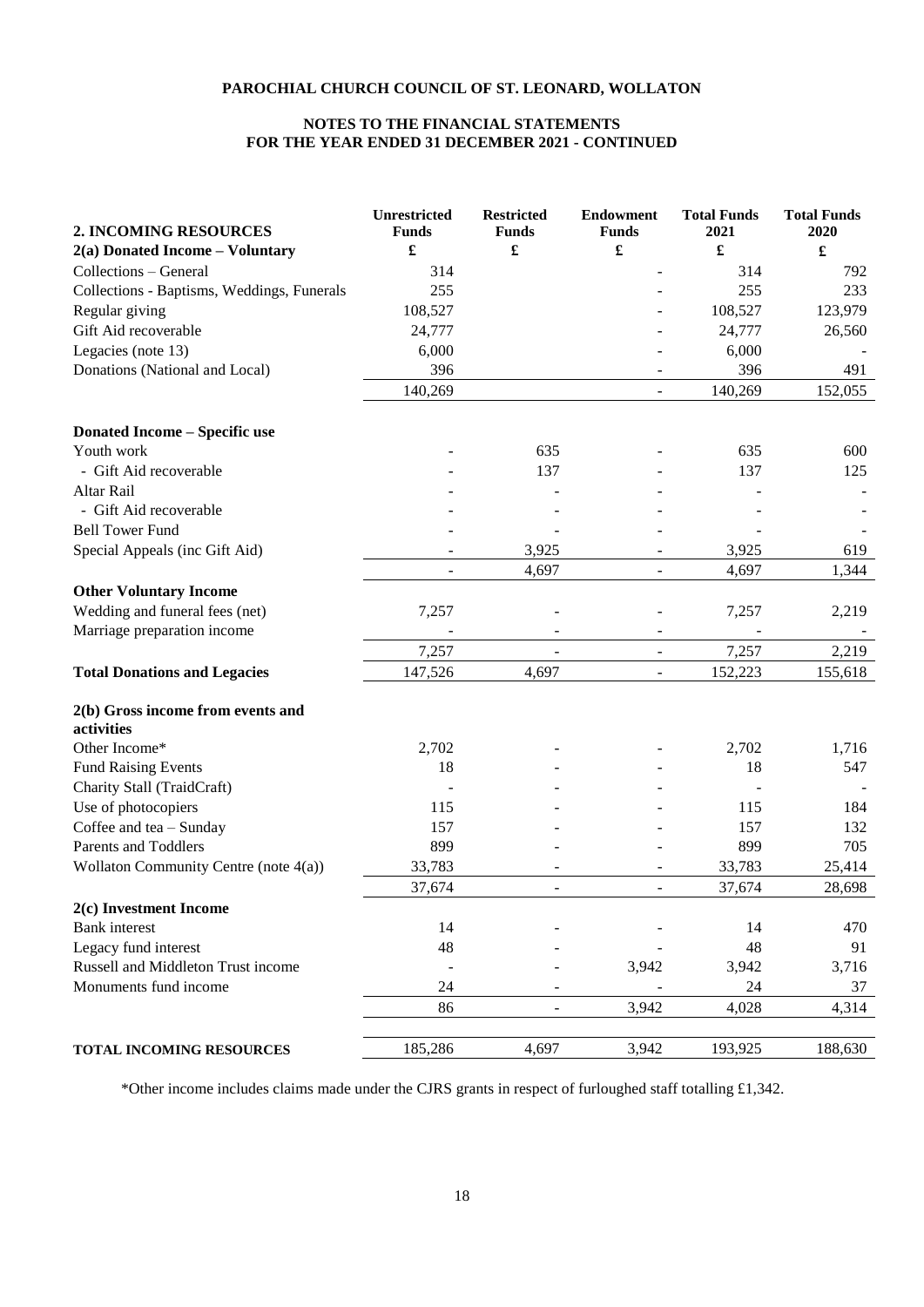## **NOTES TO THE FINANCIAL STATEMENTS FOR THE YEAR ENDED 31 DECEMBER 2021 – CONTINUED**

| <b>3. RESOURCES EXPENDED</b>                      | <b>Unrestricted</b><br><b>Funds</b><br>£ | <b>Restricted</b><br><b>Funds</b><br>£ | <b>Endowment</b><br><b>Funds</b><br>£ | <b>Total Funds</b><br>2021<br>£ | <b>Total Funds</b><br>2020<br>£ |
|---------------------------------------------------|------------------------------------------|----------------------------------------|---------------------------------------|---------------------------------|---------------------------------|
| $3(a)$ Giving                                     |                                          |                                        |                                       |                                 |                                 |
| Overseas (note 12)                                |                                          |                                        |                                       |                                 | 3,500                           |
| Home (note 12)                                    | 4,000                                    |                                        |                                       | 4,000                           | 4,500                           |
| <b>Wollaton Churches Committee</b>                | 3,562                                    |                                        |                                       | 3,562                           | 200                             |
| Special Appeals/ Partnership for Missional Church |                                          | 3,925                                  |                                       |                                 | 1,281                           |
|                                                   | 7,562                                    | 3,925                                  | $\overline{a}$                        | 11,487                          | 9,481                           |
| 3(b) Support Costs                                |                                          |                                        |                                       |                                 |                                 |
| Operating Expenses (note 4a)                      | 36,379                                   | $\qquad \qquad \blacksquare$           | $\overline{\phantom{a}}$              | 36,379                          | 39,506                          |
|                                                   | 36,379                                   | $\qquad \qquad -$                      | $\overline{\phantom{a}}$              | 36,379                          | 39,506                          |
| 3(c) Directly related to the work of the Church   |                                          |                                        |                                       |                                 |                                 |
| Diocesan Parish Share                             | 95,940                                   |                                        |                                       | 95,940                          | 115,992                         |
| Gas                                               | 1,492                                    |                                        |                                       | 1,492                           | 2,420                           |
| Electricity                                       | 1,123                                    |                                        |                                       | 1,123                           | 1,093                           |
| Insurance                                         | 3,699                                    |                                        |                                       | 3,699                           | 3,729                           |
| Maintenance and Security                          | 2,470                                    | 219                                    |                                       | 2,689                           | 9,838                           |
| Water rates - Cemetery                            | 92                                       |                                        |                                       | 92                              | 32                              |
| Staff expenses - Rector                           | 715                                      |                                        |                                       | 715                             | 625                             |
| Staff expenses - Curate's                         | 65                                       |                                        |                                       | 65                              | 311                             |
| Salaries - Director of Music                      | 1,831                                    |                                        |                                       | 1,831                           | 4,394                           |
| Maintenance - Organ and Piano                     |                                          |                                        |                                       |                                 | 360                             |
| Cost of services                                  | 1,665                                    |                                        |                                       | 1,665                           | 1,824                           |
| Choir costs                                       | 110                                      |                                        |                                       | 110                             | 107                             |
| Catering                                          | 69                                       |                                        |                                       | 69                              | 201                             |
| Bereavement group                                 | 29                                       |                                        |                                       | 29                              | 10                              |
| Amplification/ AV System                          | 22                                       |                                        |                                       | 22                              | 1,853                           |
| Marriage and Baptism preparation                  | 87                                       |                                        |                                       | 87                              | 101                             |
| Spiritual Development                             | 43                                       |                                        |                                       | 43                              | 435                             |
| Parents and Toddlers                              | 3,292                                    |                                        |                                       | 3,292                           | 3,056                           |
| Printing, Stationery and Publications             | 555                                      |                                        |                                       | 555                             | 345                             |
| Miscellaneous expenditure                         | 1,758                                    |                                        |                                       | 1,758                           | 806                             |
| Professional Fees                                 | 685                                      |                                        | ۰                                     | 685                             | 2,956                           |
|                                                   | 115,742                                  | 219                                    |                                       | 115,961                         | 150,488                         |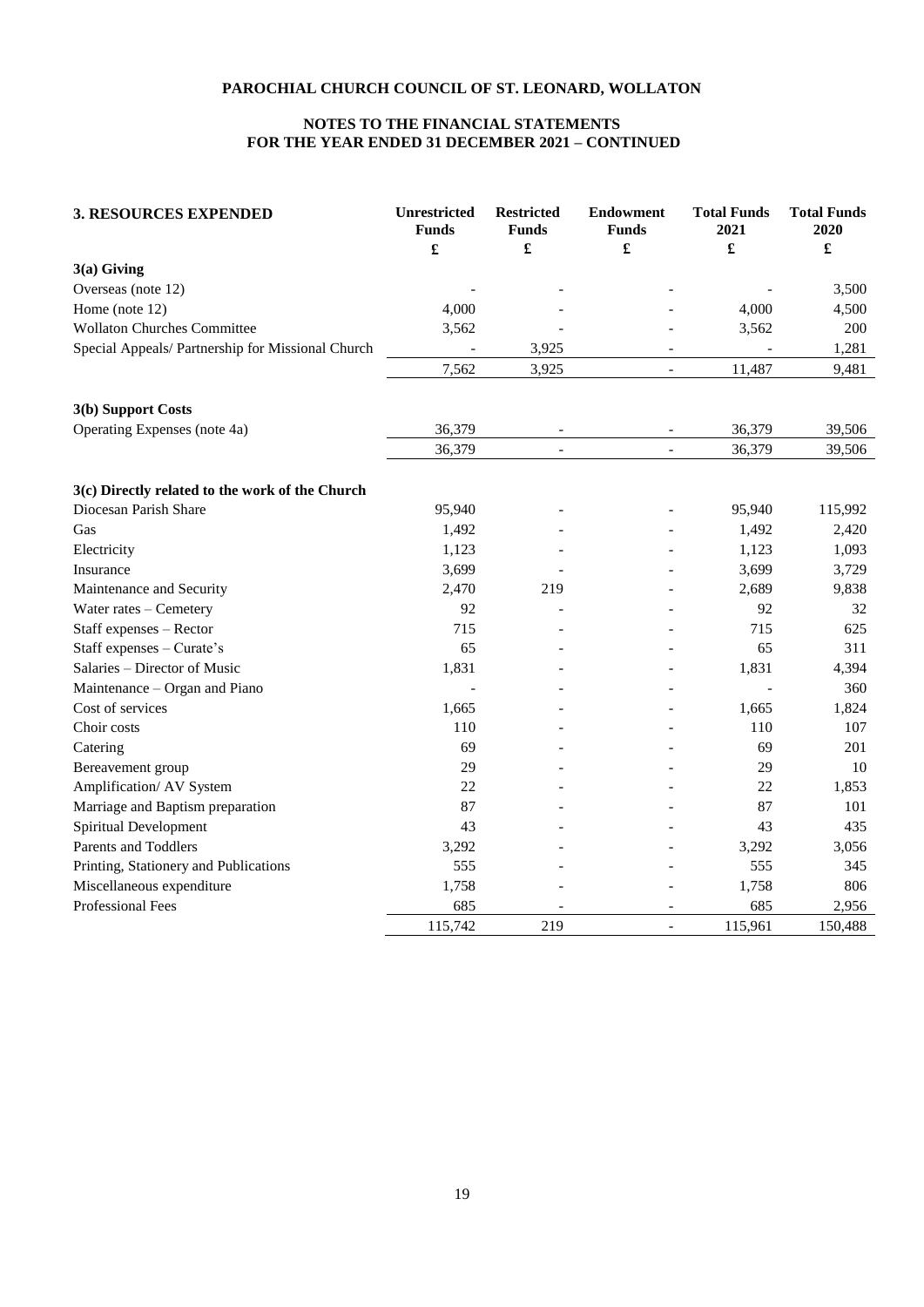## **NOTES TO THE FINANCIAL STATEMENTS FOR THE YEAR ENDED 31 DECEMBER 2021 - CONTINUED**

| <b>3. RESOURCES EXPENDED</b>            | <b>Unrestricted</b><br><b>Funds</b> | <b>Restricted</b><br><b>Funds</b> | <b>Endowment</b><br><b>Funds</b> | <b>Total Funds</b><br>2021 | <b>Total Funds</b><br>2020 |
|-----------------------------------------|-------------------------------------|-----------------------------------|----------------------------------|----------------------------|----------------------------|
|                                         | £                                   | £                                 | £                                | £                          | £                          |
| 3(d) Governance costs                   |                                     |                                   |                                  |                            |                            |
| Telephone, internet and website costs   | 1,421                               |                                   |                                  | 1,421                      | 911                        |
| Printing, stationery and publications   | 230                                 |                                   |                                  | 230                        | 355                        |
| Independent examination and accountancy | 2,640                               |                                   |                                  | 2,640                      | 2,640                      |
| Computer equipment and support          | 533                                 |                                   |                                  | 533                        | 75                         |
| Depreciation                            | 11,950                              |                                   |                                  | 11,950                     | 12,843                     |
| Staff salary costs                      | 16,178                              |                                   |                                  | 16,178                     | 16,189                     |
|                                         | 32,952                              |                                   |                                  | 32,952                     | 33,013                     |
| $3(e)$ Land and Buildings               |                                     |                                   |                                  |                            |                            |
| Community Centre – depreciation         |                                     | 14,194                            |                                  | 14,194                     | 14,194                     |
|                                         |                                     | 14,194                            |                                  | 14,194                     | 14,194                     |
| 3(f) Fund raising and publicity         |                                     |                                   |                                  |                            |                            |
| <b>Fund Raising Costs</b>               |                                     |                                   |                                  |                            | 90                         |
|                                         |                                     |                                   |                                  |                            | 90                         |
| <b>TOTAL RESOURCES EXPENDED</b>         | 192,635                             | 18,338                            |                                  | 210,973                    | 246,772                    |

## **4. ST LEONARD'S COMMUNITY CENTRE**

| 4(a) Operating statement           | <b>Unrestricted</b><br><b>Funds</b> | <b>Restricted</b><br><b>Funds</b> | <b>Endowment</b><br><b>Funds</b> | <b>Total Funds</b><br>2021 | <b>Total Funds</b><br>2020 |
|------------------------------------|-------------------------------------|-----------------------------------|----------------------------------|----------------------------|----------------------------|
|                                    | £                                   | £                                 | £                                | £                          | £                          |
| <b>Gross Income</b>                |                                     |                                   |                                  |                            |                            |
| Income (inc CJRS Grant £8,239)     | 33,783                              |                                   |                                  | 33,783                     | 25,414                     |
| Church contribution                | 5,093                               |                                   |                                  | 5,093                      | 5,216                      |
|                                    | 38,876                              |                                   |                                  | 38,876                     | 30,630                     |
| <b>Expenditure</b>                 |                                     |                                   |                                  |                            |                            |
| Salaries and Wages                 | 25,830                              |                                   |                                  | 25,830                     | 25,397                     |
| Heating and Power                  | 3,024                               |                                   |                                  | 3,024                      | 3,227                      |
| Materials                          | 207                                 |                                   |                                  | 207                        | 228                        |
| Administration                     | 752                                 |                                   |                                  | 752                        | 538                        |
| Water charges                      | 435                                 |                                   |                                  | 435                        | 859                        |
| Insurance                          | 1,297                               |                                   |                                  | 1,297                      | 1,277                      |
| Maintenance and repairs            | 3,310                               |                                   |                                  | 3,310                      | 4,751                      |
| Depreciation                       | 1,140                               |                                   |                                  | 1,140                      | 2,526                      |
| Other costs                        | 384                                 |                                   |                                  | 384                        | 703                        |
|                                    | 36,379                              |                                   |                                  | 36,379                     | 39,506                     |
|                                    |                                     |                                   |                                  |                            |                            |
| <b>Operating surplus/(deficit)</b> |                                     |                                   |                                  | 2,497                      | (8, 876)                   |
| Interest                           |                                     |                                   |                                  |                            | 13                         |
| Add back Church contribution       |                                     |                                   |                                  | (5,093)                    | (5,216)                    |
| Net surplus/(deficit)              |                                     |                                   |                                  | (2,596)                    | (14,079)                   |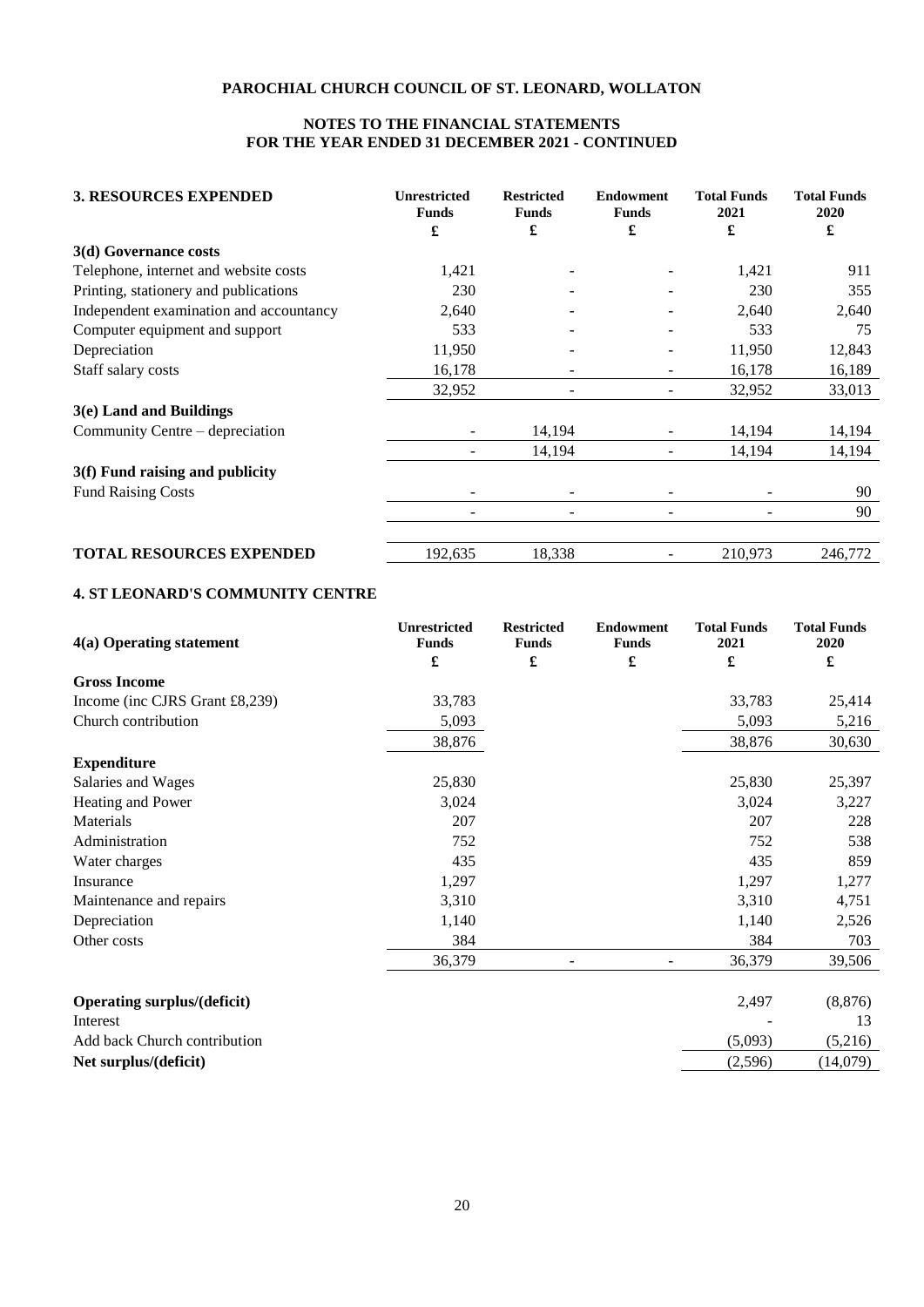## **NOTES TO THE FINANCIAL STATEMENTS FOR THE YEAR ENDED 31 DECEMBER 2021 - CONTINUED**

|                                       | <b>Unrestricted</b><br><b>Funds</b> | <b>Restricted</b><br><b>Funds</b> | <b>Endowment</b><br><b>Funds</b>      | <b>Total Funds</b><br>2021 | <b>Total Funds</b><br>2020 |
|---------------------------------------|-------------------------------------|-----------------------------------|---------------------------------------|----------------------------|----------------------------|
| 4(b) Equipment Fund                   | £                                   | £                                 | £                                     | $\pmb{\mathfrak{L}}$       | £                          |
| <b>Transfer Operating Reserve</b>     |                                     | 202                               |                                       | 202                        | 202                        |
| Donations including gift aid          |                                     |                                   |                                       |                            |                            |
| Equipment purchased                   |                                     | 202                               |                                       | 202                        | 202                        |
| Equipment capitalised                 |                                     |                                   |                                       |                            |                            |
|                                       |                                     |                                   |                                       |                            |                            |
| Balance carried forward               |                                     | 202                               |                                       | 202                        | 202                        |
| 5. SALE OF TANGIBLE FIXED ASSETS      |                                     |                                   |                                       |                            |                            |
| Gains/(losses) on sale of investments |                                     |                                   |                                       |                            |                            |
| 6. GAINS/(LOSSES) ON REVALUATIONS -   |                                     |                                   |                                       |                            |                            |
| <b>Central Board of Finance</b>       |                                     |                                   | 19,559                                | 19,559                     | 8,780                      |
| St Leonard's Community Centre         |                                     |                                   |                                       |                            |                            |
|                                       |                                     |                                   | 19,559                                | 19,559                     | 8,780                      |
| 7. TANGIBLE FIXED ASSETS              |                                     |                                   | <b>Freehold Land</b><br>and Buildings |                            | <b>Total</b>               |
|                                       |                                     |                                   | £                                     | Equipment<br>$\pounds$     | $\pounds$                  |
| Cost                                  | At 1 January 2021                   |                                   | 709,712                               | 111,492                    | 821,204                    |
|                                       | <b>Additions</b>                    |                                   |                                       |                            |                            |
|                                       | Disposals                           |                                   |                                       |                            |                            |
|                                       | At 31 December 2021                 |                                   | 709,712                               | 111,492                    | 821,204                    |
|                                       |                                     |                                   |                                       |                            |                            |

| <b>Depreciation</b>   | At 1 January 2021   | 212,707 | 90.970  | 303,677 |
|-----------------------|---------------------|---------|---------|---------|
|                       | Charge for Year     | 14.194  | 13.090  | 27,284  |
|                       | <b>Disposals</b>    |         |         |         |
|                       | At 31 December 2021 | 226,901 | 104.060 | 330,961 |
|                       |                     |         |         |         |
| <b>Net Book Value</b> | At 31 December 2020 | 497,005 | 20.522  | 517,527 |
|                       | At 31 December 2021 | 482.811 | 7.432   | 490.243 |

The freehold land and buildings comprise the Wollaton Community Centre.

A condition of funding received from the Lottery Community Fund places a restriction on the sale of the Community Centre for a 25 year period up to 2029.

The Community Centre building is currently insured for £1,220,000.

Whilst the PCC has a duty of care to maintain the church buildings, land and monuments which, combined, currently have an insurable value of over £8,000,000, they are not owned by the PCC and have therefore not been included in these accounts as heritage assets. Likewise, the Antiphonal, which was willed to the church in 1460, but is currently in the keeping of the University of Nottingham, where it has undergone extensive restoration, is not included in these Accounts and its present value is unknown.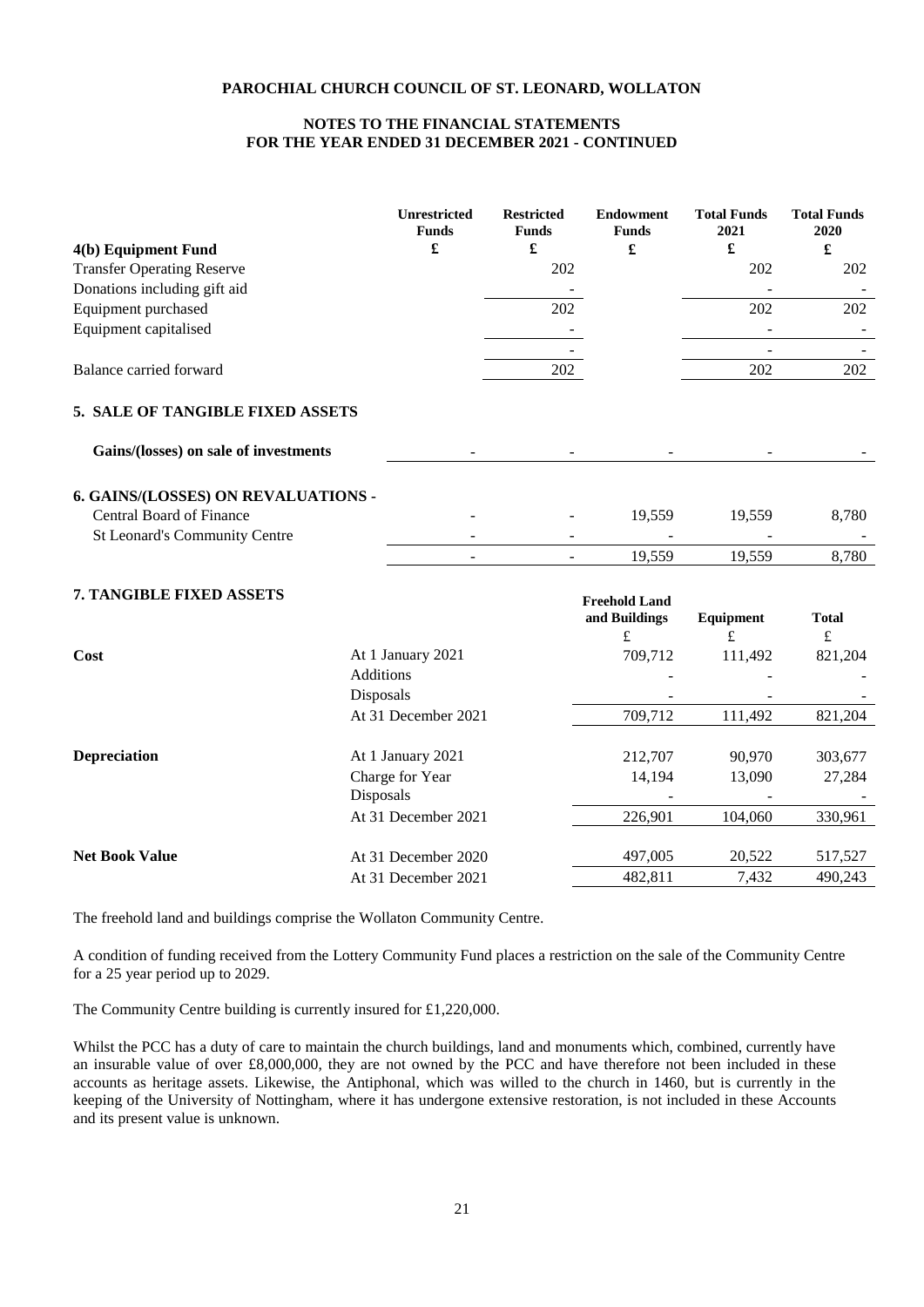## **NOTES TO THE FINANCIAL STATEMENTS FOR THE YEAR ENDED 31 DECEMBER 2021 - CONTINUED**

## **8. CENTRAL BOARD OF FINANCE INVESTMENTS**

|                                      | <b>Russell</b><br><b>Trust</b><br>£ | <b>Middleton</b><br><b>Trust</b><br>£ | <b>Funds</b><br>2021 | <b>Funds</b><br>2020<br>£ |
|--------------------------------------|-------------------------------------|---------------------------------------|----------------------|---------------------------|
| Value of shares in the Central Board |                                     |                                       |                      |                           |
| of Finance Investment Fund           | 120.499                             | 35.689                                | 156.188              | 136,629                   |
| Original cost of shares              | 26,827                              | 1.084                                 | 27.911               | 27.911                    |
| Number of Shares Held                | 5.145                               | 1.524                                 | 6.669                | 6.669                     |

At the last dealing day, being 6 April 2021, the above shares had a total market value of £141,498.

## **9. FUND DETAILS**

|                                        |             | <b>Balance</b> |                 |            |                   | <b>Funds</b> |
|----------------------------------------|-------------|----------------|-----------------|------------|-------------------|--------------|
|                                        | <b>Note</b> | b/fwd          | <b>Incoming</b> | Outgoing   | <b>Transfers</b>  | 2021         |
| <b>Restricted Funds</b>                |             | £              | £               | £          | £                 | £            |
| Community Centre – Building            |             | 497,005        |                 | (14, 194)  | $\qquad \qquad -$ | 482,811      |
| Community Centre – Equipment           | 1           | 202            |                 |            |                   | 202          |
| Special projects                       |             | 4,271          | 3,925           | (4,144)    |                   | 4,052        |
| Youth fund                             | 2           | 22,692         | 772             |            |                   | 23,464       |
| Monuments                              | 4           | 310            |                 |            |                   | 310          |
|                                        |             | 524,480        | 4,697           | (18, 338)  |                   | 510,839      |
| <b>Endowment Funds</b>                 |             |                |                 |            |                   |              |
| Ministry Capital (CBF deposit a/c)     | 3           | 3,875          |                 |            |                   | 3,875        |
| Middleton Trust (CBF investment fund)  | 3           | 31,222         | 900             |            | 3,567             | 35,689       |
| Russell Trust (CBF investment fund)    | 5           | 105,407        | 3,042           |            | 12,050            | 120,499      |
|                                        |             | 140,504        | 3,942           |            | 15,617            | 160,063      |
|                                        |             |                |                 |            |                   |              |
| <b>Unrestricted fund</b>               |             | 261,953        | 185,286         | (192, 635) | 3,942             | 258,546      |
| <b>Overall totals 31 December 2021</b> |             | 926,937        | 193,925         | (210,973)  | 19,559            | 929,448      |

|                                        |                | <b>Balance</b> |                 |           |                  | <b>Funds</b> |
|----------------------------------------|----------------|----------------|-----------------|-----------|------------------|--------------|
|                                        | <b>Note</b>    | b/fwd          | <b>Incoming</b> | Outgoing  | <b>Transfers</b> | 2020         |
| <b>Restricted Funds</b>                |                | £              | £               | £         | £                | £            |
| Community Centre – Building            |                | 511,199        |                 | (14, 194) | ۰                | 497,005      |
| Community Centre – Equipment           |                | 202            |                 |           |                  | 202          |
| Special projects                       | 6              | 4,271          | 619             | (619)     |                  | 4,271        |
| Youth fund                             | 2              | 21,967         | 725             |           |                  | 22,692       |
| <b>Monuments</b>                       | $\overline{4}$ | 310            |                 |           | -                | 310          |
|                                        |                | 537,949        | 1,344           | (14, 813) | $\overline{a}$   | 524,480      |
| <b>Endowment Funds</b>                 |                |                |                 |           |                  |              |
| Ministry Capital (CBF deposit a/c)     | 3              | 3,875          |                 |           |                  | 3,875        |
| Middleton Trust (CBF investment fund)  | 3              | 29,214         | 849             |           | 1,159            | 31,222       |
| Russell Trust (CBF investment fund)    | 5              | 98,635         | 2,867           |           | 3,905            | 105,407      |
|                                        |                | 131,724        | 3,716           |           | 5,064            | 140,504      |
| <b>Unrestricted fund</b>               |                | 306,626        | 183,570         | (231,959) | 3,716            | 261,953      |
| <b>Overall totals 31 December 2020</b> |                | 976,299        | 188,630         | (266,772) | 8,780            | 926,937      |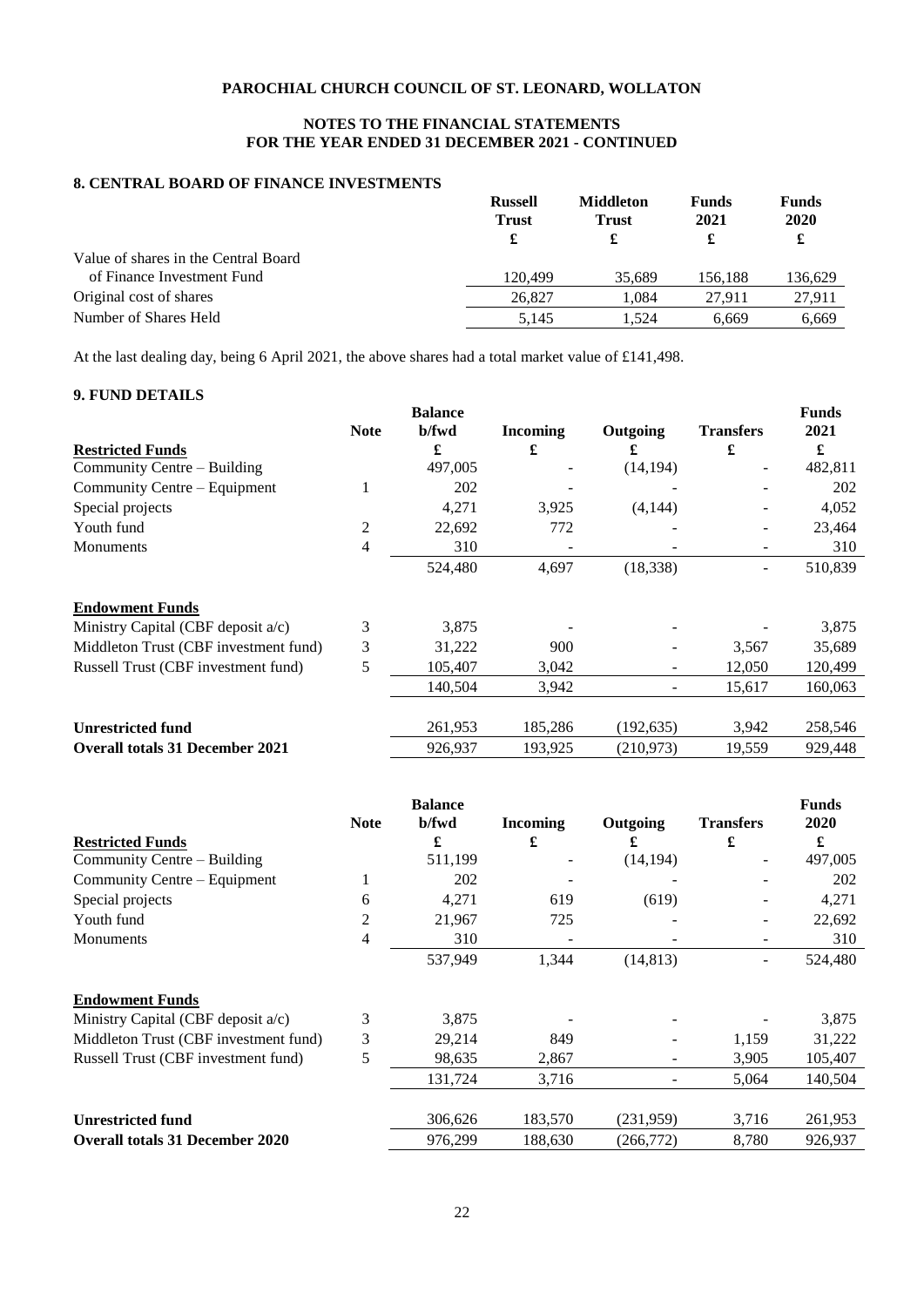## **NOTES TO THE FINANCIAL STATEMENTS FOR THE YEAR ENDED 31 DECEMBER 2021 – CONTINUED**

- **1** The **Community Centre** equipment Fund relates to donations, the use of which is restricted to equipping the Centre.
- **2** The **Youth Fund** relates to donations, the use of which is restricted to youth expenditure.
- **3** Income arising from the **Ministry Capital Fund** and **Middleton Trust** can only be used for the care, maintenance and insurance of church goods and ornaments and ministry expenses.
- **4** The **Monuments Fund** can only be used for the care, maintenance and upkeep of the various church monuments.
- **5** Income arising from the Russell Trust is paid into the General Fund. The Fund represents the sale proceeds from the former curate's residence and although no restrictions exist as to how it can be spent, permission from the diocese would be required before any future expenditure could be made.
- **6 Special Projects Funds** at 1 January 2021 is £4,271 for the Bell Tower, expenditure in the year totalled £219. The balance carried forward at 31 December 2021 is £4,052.
- **7 Designated Funds** of £100,000 were set aside in the year to support mission work.

## **10. ANALYSIS OF NET ASSETS BY FUND**

|                            | Unrestricted<br><b>Funds</b> | <b>Restricted</b><br><b>Funds</b> | <b>Endowment</b><br>Funds | <b>Total</b><br><b>Funds</b><br>2021 | <b>Total</b><br><b>Funds</b><br>2020 |
|----------------------------|------------------------------|-----------------------------------|---------------------------|--------------------------------------|--------------------------------------|
|                            | £                            |                                   |                           | £                                    |                                      |
| <b>Fixed Assets</b>        | -                            | 490.243                           | 156.188                   | 646.431                              | 654,156                              |
| Current Assets/Liabilities | 258.546                      | 20.596                            | 3,875                     | 283,017                              | 272.781                              |
| <b>Fund Balance</b>        | 258,546                      | 510.839                           | 160.063                   | 929,448                              | 926.937                              |

**Total** 

**Total 2020**

|                                   | Unrestricted<br><b>Funds</b> | <b>Restricted</b><br><b>Funds</b> | Endowment<br><b>Funds</b> | <b>Total</b><br><b>Funds</b><br>2020 | <b>Total</b><br><b>Funds</b><br>2019 |
|-----------------------------------|------------------------------|-----------------------------------|---------------------------|--------------------------------------|--------------------------------------|
|                                   | £                            |                                   |                           |                                      |                                      |
| <b>Fixed Assets</b>               | $\overline{\phantom{a}}$     | 517.527                           | 136.629                   | 654.156                              | 660.424                              |
| <b>Current Assets/Liabilities</b> | 261.953                      | 6.953                             | 3.875                     | 272.781                              | 315,885                              |
| <b>Fund Balance</b>               | 261,953                      | 524,480                           | 140.504                   | 926.937                              | 976.299                              |

## **11. STAFF COSTS**

|                       | <b>PCC</b> | Centre | 2021   | 2020   |
|-----------------------|------------|--------|--------|--------|
|                       | £          |        |        | d.     |
| Wages and salaries    | 19.966     | 23,089 | 43,055 | 44,899 |
| Social security costs | 294        | 594    | 888    | 983    |
| Pension costs         | 1.041      | 2.147  | 3.188  | 3.154  |
|                       | 21,301     | 25,830 | 47,131 | 49,036 |

**PCC**

**Community** 

**Total 2021**

During the year the PCC employed on a part time basis a Parish administrator, an Accounts clerk, a Music Director, and a Toddler and Youth Group leader.

In addition the Community Centre employed on a part time basis a Caretaker and a Secretary.

None of these earned £60,000 p.a. or more.

No PCC members received or are due to receive any expenses or remuneration for the year, other than reimbursed expenses paid to the Rector and Curate totalling £780 (2020: £936). These were mainly made up of travelling, telephone, postage and stationery expenses incurred and in one-off donations for training costs.

Giving by PCC Members totalled £20,028 (2020: £20,808). There are no other related party disclosures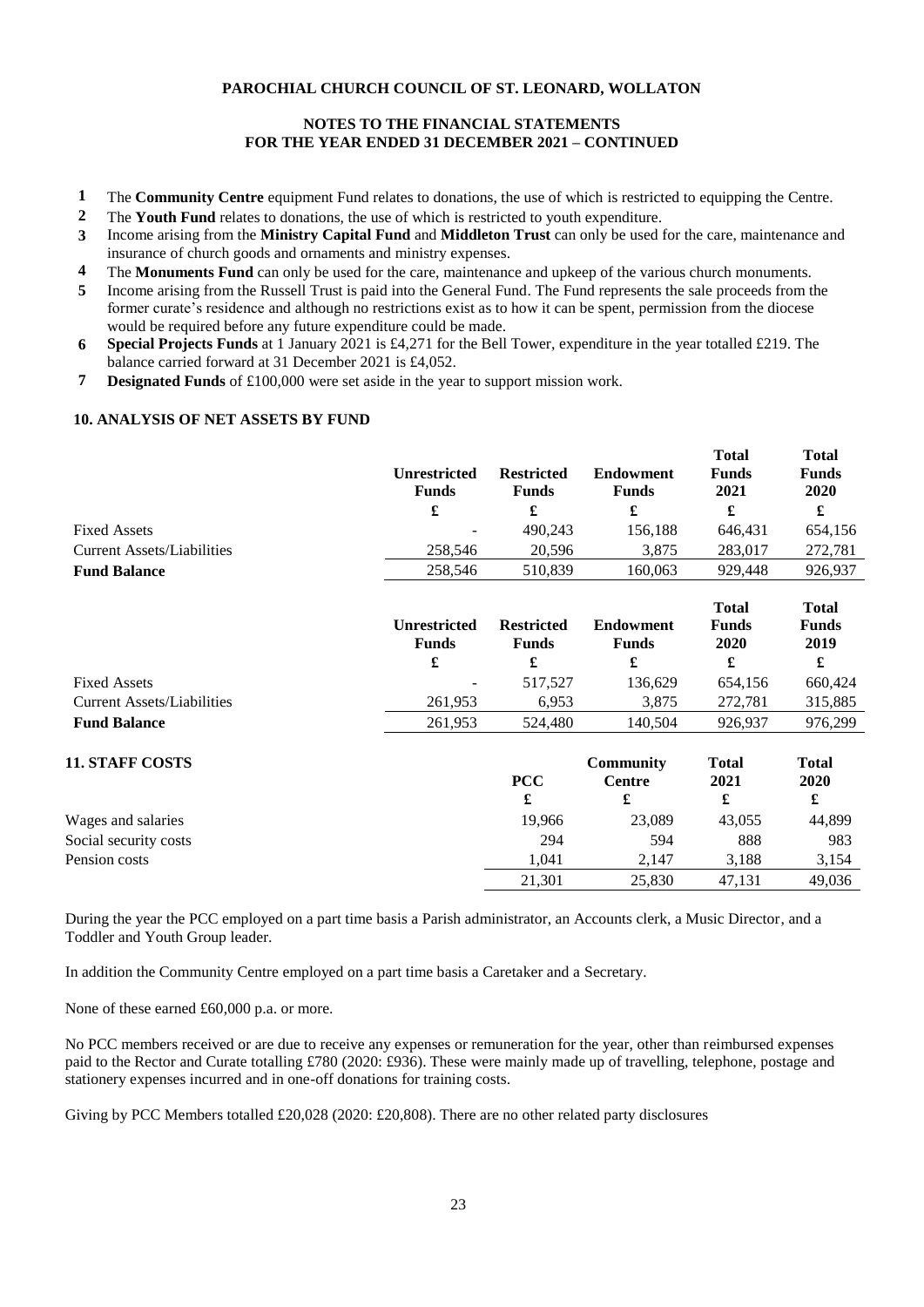## **NOTES TO THE FINANCIAL STATEMENTS FOR THE YEAR ENDED 31 DECEMBER 2021 - CONTINUED**

| 12. GIVING<br><b>Overseas</b>     | 2021<br>£ | 2020<br>$\pmb{\mathfrak{L}}$ |
|-----------------------------------|-----------|------------------------------|
| Church Mission Society (CMS)      | 3,502     | 3,500                        |
| Home Leone                        | 500       |                              |
|                                   | 4,002     | 3,500                        |
| Home                              |           |                              |
| Framework                         | 250       | 500                          |
| Crossteach                        | 500       | 500                          |
| Renew Wellbeing                   | 500       | 500                          |
| <b>Christians Against Poverty</b> | 562       | 750                          |
| <b>Betel Community</b>            | 500       | 500                          |
| Refugee Roots                     |           |                              |
| (formerly Rainbow Project)        | 500       | 500                          |
| Safe Families for Children        | 250       | 250                          |
| <b>UCCF</b>                       |           | 500                          |
| <b>BRF</b>                        | 250       | 250                          |
| Notts Clergy Widows               | 250       | 250                          |
|                                   | 3,562     | 4,500                        |
| <b>13. LEGACIES</b>               | 2021      | 2020                         |
|                                   | £         | $\pmb{\mathfrak{L}}$         |
| Michael Stacey                    | 1,000     |                              |
| Dorothy Lawry                     | 5,000     |                              |
|                                   | 6,000     |                              |

## **14. CONTINGENT LIABILITIES**

In accordance with normal practice, the terms of certain grants may result in repayment of all or part of the grants receivable if the conditions of the grants are not met. The trustees do not believe that any material amounts will need to be repaid.

## **15. PENSION CONTRIBUTIONS**

St Leonard's PCC contributes to the pension scheme an amount based on the employee's basic salary and the employees are required to make a minimum contribution. The contributions for the year totalled £3,188 (2020: £3,154).

St Leonard's PCC had 3 active members and 1 deferred member in the DCS at 31 December 2021.